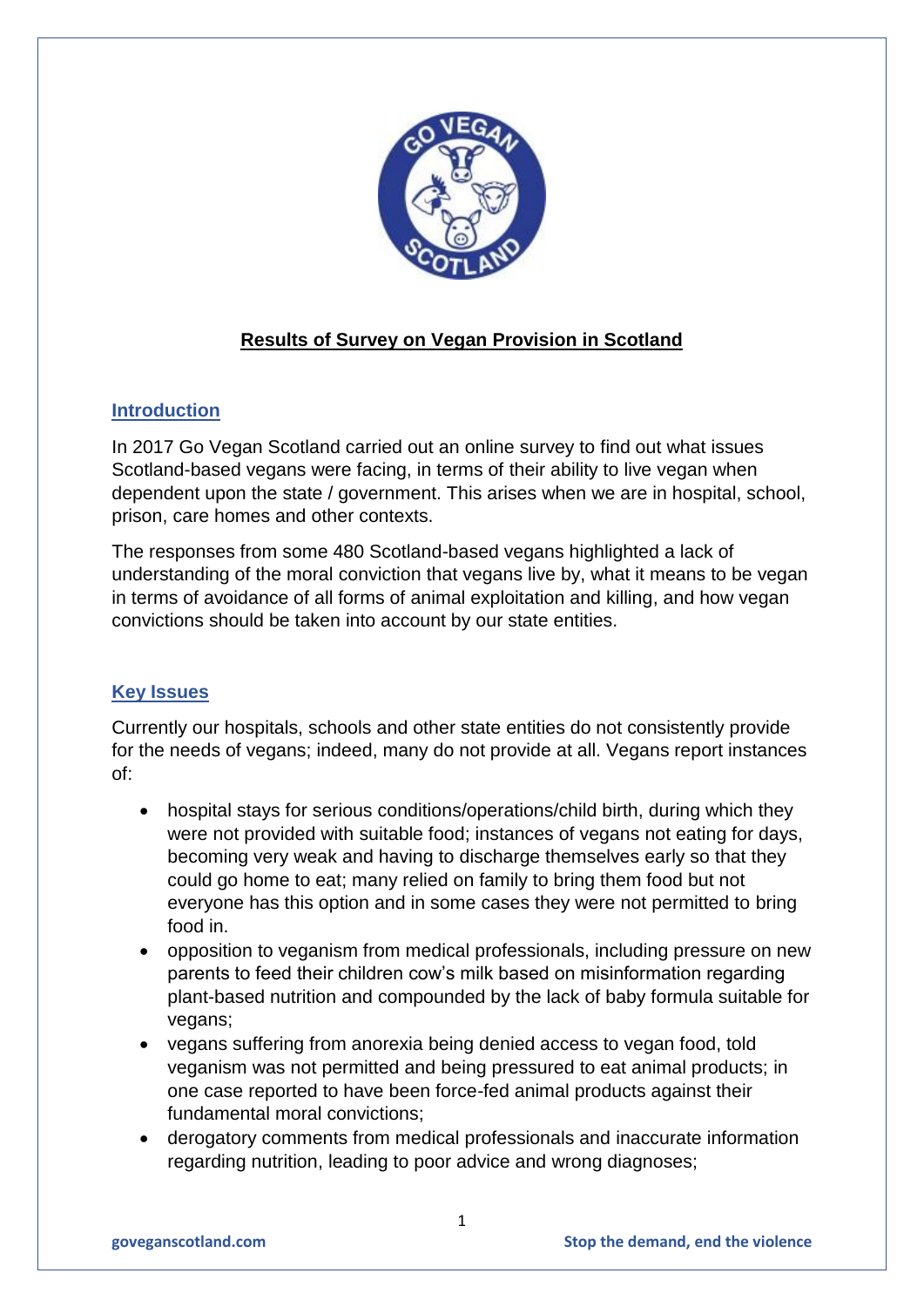- serious difficulties with medication, as all medicines must be tested on animals under UK law, which means vegans must participate in the exploitation and killing of non-human animals whenever they require medication; many medications also contain gelatine and/or milk products, and the limited alternatives are often denied to vegans due to a lack of understanding of the status of veganism in law and the expense of these alternatives;
- lack of food that is suitable for vegans in schools, colleges and universities; children in school missing out on free meals due to lack of vegan options; lack of understanding that vegan needs should be catered for to the same extent as religious needs, such that providing vegetarian options is not sufficient;
- having to participate in unnecessary experiments on animals, bred and killed or captured for that purpose;
- opposition to veganism from teachers including undermining the moral convictions of vegan students, mocking them in front of the other students and misinformation regarding plant-based nutrition;
- vegan children and the children of vegan parents exposed to schools, teachers and fellow students directly participating in the subjugation and exploitation of living animals in school, contributing to the killing of animals, for example where eggs are hatched in school. There is no effective way to protect vegan children from such activities in a way that would accord with their rights or the rights of vegan parents;
- private parties are invited into schools to promote the breeding, subjugation, exploitation and killing of animals for meat and dairy, with no measures put in place to protect the interests of vegan children or ensure the rights of their parents.

There are, unfortunately, many such examples, a number of which are very serious in terms of the position the individual was placed in, which are narrated below.

## **Government Responsibilities**

What our government and individual state entities may not appreciate, or appreciate fully, is that veganism is a protected conviction under United Kingdom (UK) and European law, and has the same legal status as religious beliefs. That is not to say that veganism is like a religion (it is not), but rather that we have as a society recognised the importance of protecting people's right to hold and live according to fundamental convictions to the same extent as we respect their right to hold and live according to religious beliefs.

Convictions are protected if they are serious, cogent, important, worthy of respect in a democratic society and do not conflict with the fundamental rights of others. Applying this test, veganism has been recognised as protected by the European Court of Human Rights, the UK Government, the UK Equalities and Human Rights Commission, and the UK Employment Appeals Tribunal. As the vegan conviction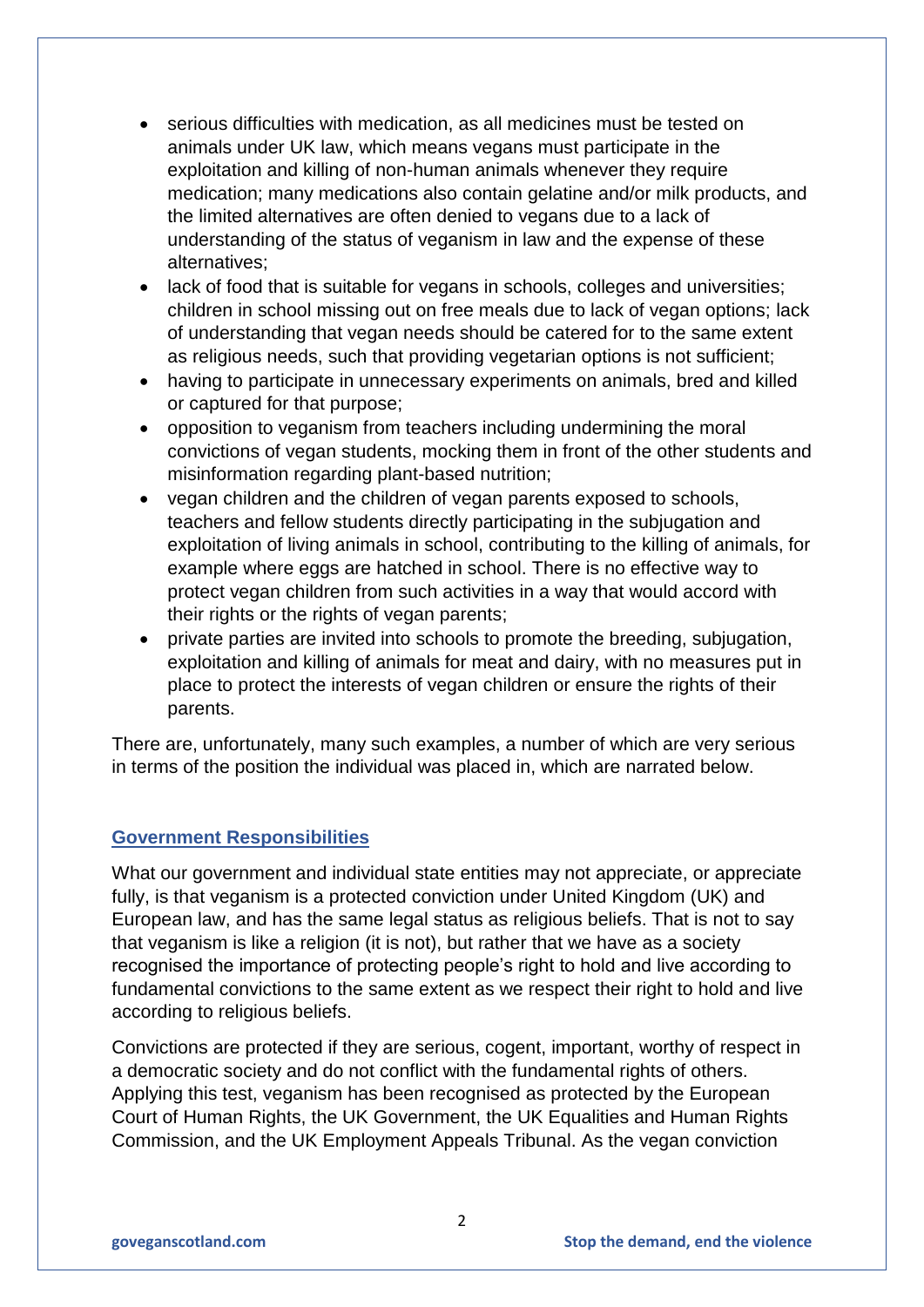that it is wrong to subjugate, exploit and kill non-human animals unnecessarily is protected:

- vegans have the right to live according to that conviction;
- vegan parents have the right to have their children educated in accordance with that conviction;
- our government has a positive obligation to secure to us these rights;
- all state entities must act in accordance with these rights;
- the government must pass such laws as are necessary to secure our rights in the private sphere;
- state entities have a positive duty to advance equality and remove or minimise disadvantages faced by vegans on account of their protected convictions;
- we are protected against discrimination on account of our vegan convictions, including indirect discrimination, harassment and victimisation, by government entities, public and private employers and private service providers.

# **Steps to be Taken**

In order to comply with its obligations under European and UK law, the Scottish Government must take the following steps, as a minimum:

- ensure that good vegan options are included in all state entities, on menus and in canteens and cafes. The options should be equivalent to non-vegan options in terms of quality and quantity, for meals, snacks and drinks;
- educate our public sector on the meaning of veganism, its legal status and what is required to meet the needs of vegans;
- educate in particular on the distinction between the vegan moral position and a "restrictive diet" in the context of support for anorexia;
- support/encourage the production of vegan infant formula;
- promote plant-based nutrition education for medical professionals and in our schools;
- educate school staff in the wider implications of veganism beyond food so that they understand that vegans avoid all forms of animal use and ensure that good alternatives are made available for vegan children whenever animal use / promotion of animal use is involved; ensure schools do not participate in non-essential activities that reinforce speciesism in a way that makes it impossible for vegan children to be adequately protected (e.g. live animal use in class);
- incorporate education on veganism into the core curriculum to ensure that all children understand it and are aware that it is possible to live without exploiting non-human animals;
- support alternatives to animal testing and challenge the requirement that all medicines be tested on animals; support the development of animal-free research including the work of charities such as Animal Free Research UK;
- put in place policies that encourage pharmaceutical companies to produce versions of medication that are free of animal products; this would lead to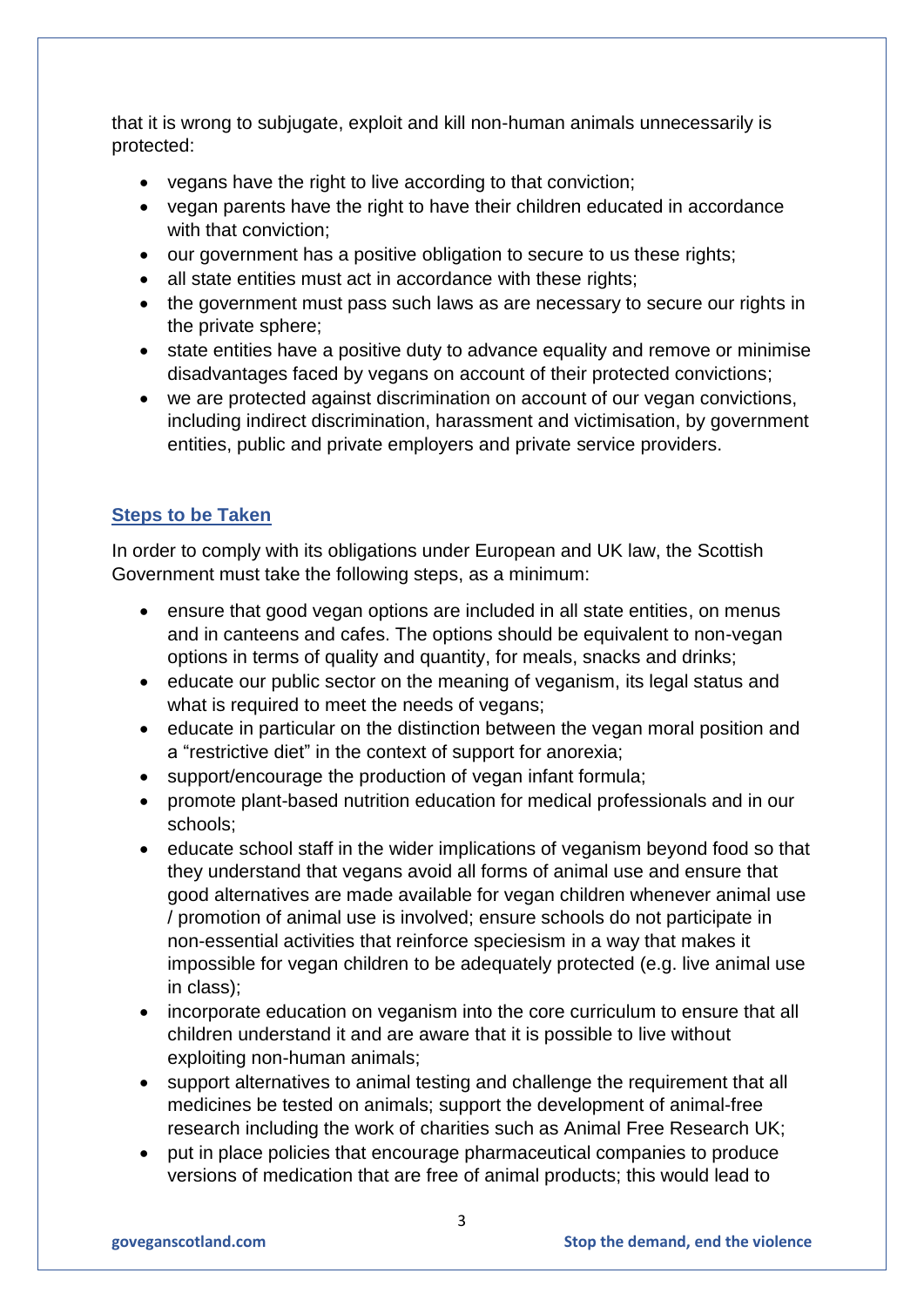greater availability of animal free alternatives, which should in turn lead to the price coming down (the animal ingredients in medication are not generally essential elements of the medicine, they are binding agents and capsules, which could be plant-based);

 educate medical staff including GPs so that they are aware that they do have a good basis for prescribing alternatives that are free of animal ingredients. The more that are requested the greater the demand and the more pharmaceutical companies will provide alternatives.

We are requesting a response from the Scottish Government and we are submitting a copy of this report to the Equalities and Human Rights Commission in Scotland, which is responsible for monitoring the implementation of relevant international and European law.

### **Other Matters**

This survey focused on state entities, as we know from reports made to the International Vegan Rights Alliance and to us that vegans often experience real issues when relying on state entities, such as hospitals and schools. Our government can implement the necessary steps to ensure that all state entities are acting in accordance with vegan rights, without having to pass any new laws. Further steps can and should be taken to ensure that vegan rights are respected in the private sphere as well, so that vegans can live according to their convictions.

This survey did not look at the important issue of the ability of people in particularly difficult circumstances to live according to their vegan convictions, including people who are homeless, who do not have cooking/food preparation facilities, refugees, and people who rely on foodbanks and other unofficial assistance. Work needs to be done to find out from people in these circumstances what particular issues they face in order that appropriate steps can be taken. Go Vegan Scotland is a voluntary vegan advocacy group, with volunteers devoting their limited non-work time to the promotion of veganism and so there is a limit to what we are able to do.

#### **Limitations**

This was a survey intended to collect a snap-shot sample of the issues being faced by vegans in this country's state entities. We believe it has served that purpose. We make no claim that this was a study carried out under controlled conditions such as would be necessary for a study producing data that it is intended will be peerreviewed.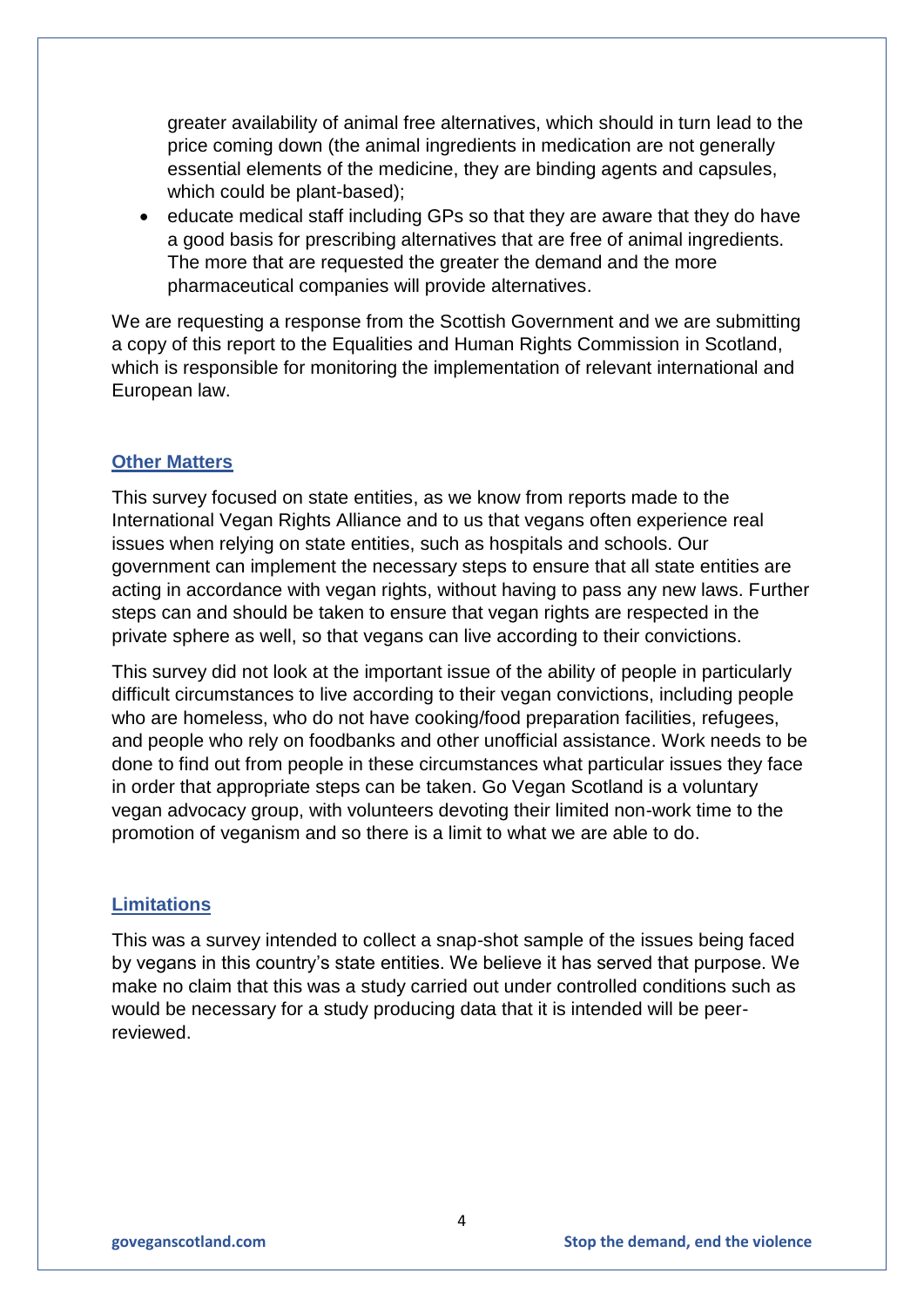### **Survey Results**

### **Composition of Respondents**

We received 546 completed surveys. 483 of the respondents confirmed that they were vegan (which we defined as avoiding all forms of animal exploitation). 61 confirmed following a plant-based diet. 2 confirmed they were neither vegan nor plant-based and those two responses can be disregarded.



Q1 Are you vegan?

Most had been vegan 1 – 2 years (36.52%, 195), or less than a year (25.09%, 137), however some 11.17% had been vegan over 10 years (60) and 16% (86) for 3-4 years. The total % who had been vegan for over two years was 38.17% (205).



#### Q2 How long have you been vegan?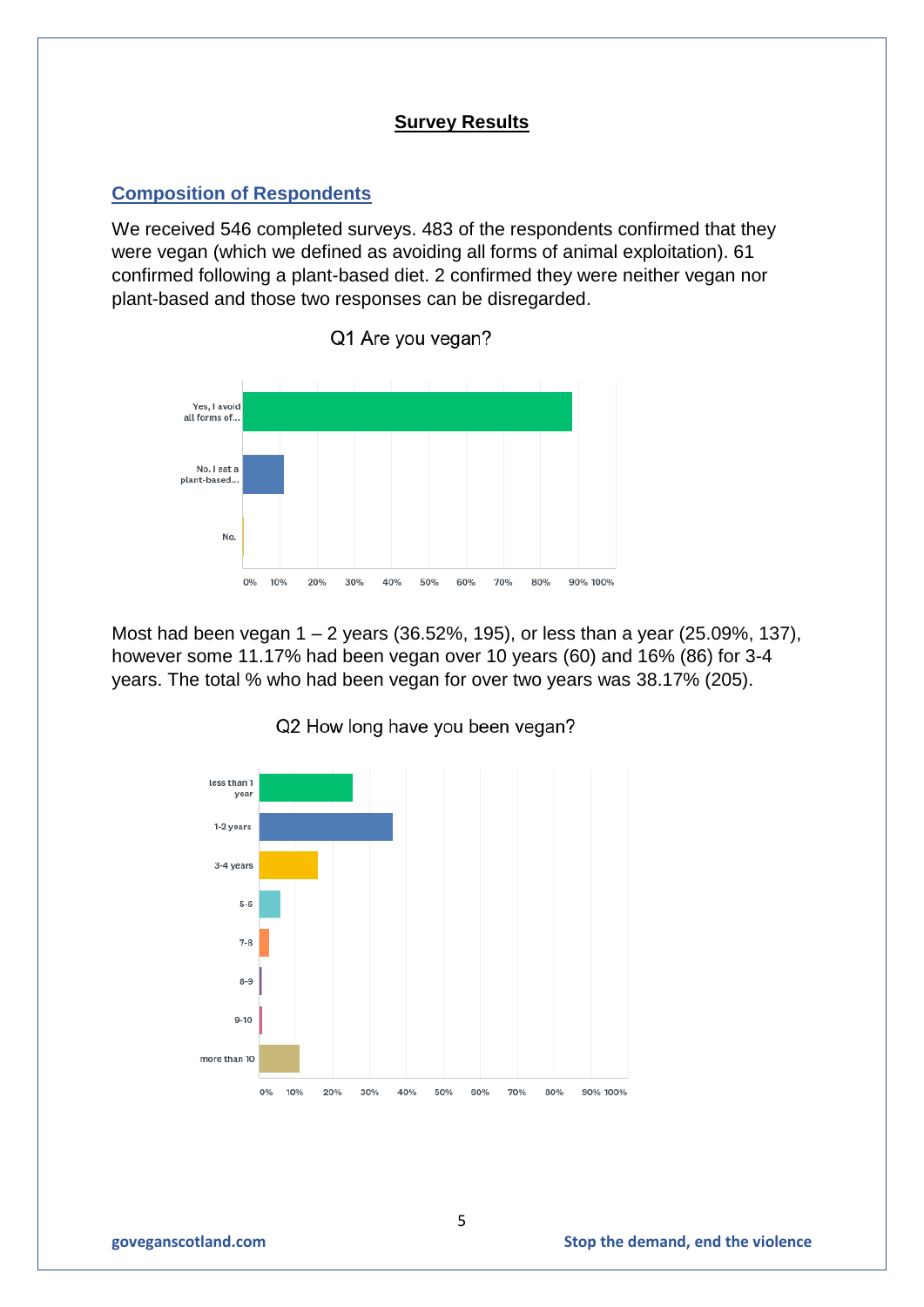In terms of age, most respondents were in the 24-35 age range (33.15% / 181), while 23.63% (129) were 17-23, 20.51% were 36-45 (112), 21% (115) over 45 and 1.65% (9) 12-16.



Q3 Which age category applies to you?

539 confirmed living in Scotland, based on the nearest town or city:



Q5 Which town do you live in?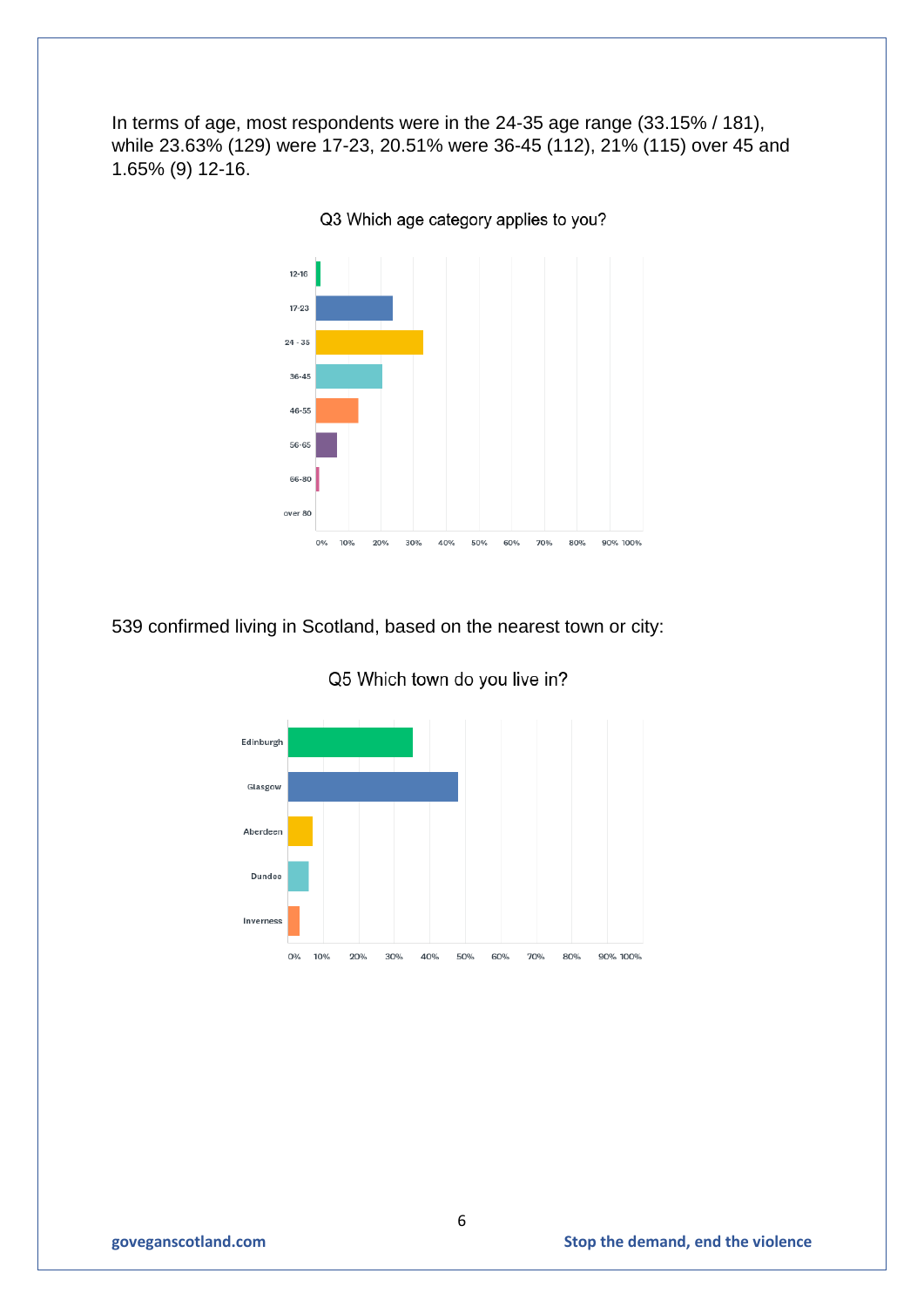# **Questions Regarding Vegan Provision**

The respondents were asked 19 questions in total, covering the above details and a series of questions focused on the respondents' experience of vegan provision in state hospitals, schools/colleges/universities, prisons and other state employers. We have set out below the specific questions and a selection of the responses (anonymised).

## **NHS**

Respondents who had experience of vegan provision in Scottish hospitals highlighted the following issues:

- Lack of awareness of what vegan means
- Opposition to veganism / dismissal and disapproval of veganism / plant-based eating
- Lack of any food that was suitable for vegans
- Having to go hungry for days due to failure to provide suitable food
- Having to rely on family to provide suitable food
- Having to eat crackers for days as nothing else suitable to eat
- Very poor quality food where there were options
- The fact that it is not possible to pre-book vegan food, even where the hospital stay is scheduled. Once in hospital the patient is often not strong enough to be able to have discussions about what veganism is and what might be suitable from the available food options;
- The fact that even where vegan menus exist, they are often not provided / the options are not available.

It should be noted that there were also responses that highlighted good vegan food provision in particular hospital wards, with some providing full vegan menus. It is therefore not the case that all of our hospitals are failing to recognise the needs of vegans all of the time; some are doing an excellent job, at least on some wards and at some times. The varying experiences of respondents in the same hospitals indicates a lack of consistency depending on the ward, the length of stay and whether or not the hospital happens to have vegan options in stock.

There were also a number of responses noting the efforts made by nurses and other staff to try to provide for vegan patients, although the processes were not in place for this and although they are under a lot of pressure. Examples include a nurse going to a hospital shop for soup, using their own jam from their locker, and offering professional non-judgemental support. The issues that vegans face in our hospitals are not the responsibility of individual staff who are doing their best in the circumstances, but without the process in place to support them. If a hospital does not have any vegan options, or has them only on paper while in practice they are never available, a nurse who is asked to provide vegan options cannot magic them into existence. The purpose of highlighting these issues is not to suggest any failure on the part of individual public service staff, but to call on the government to put in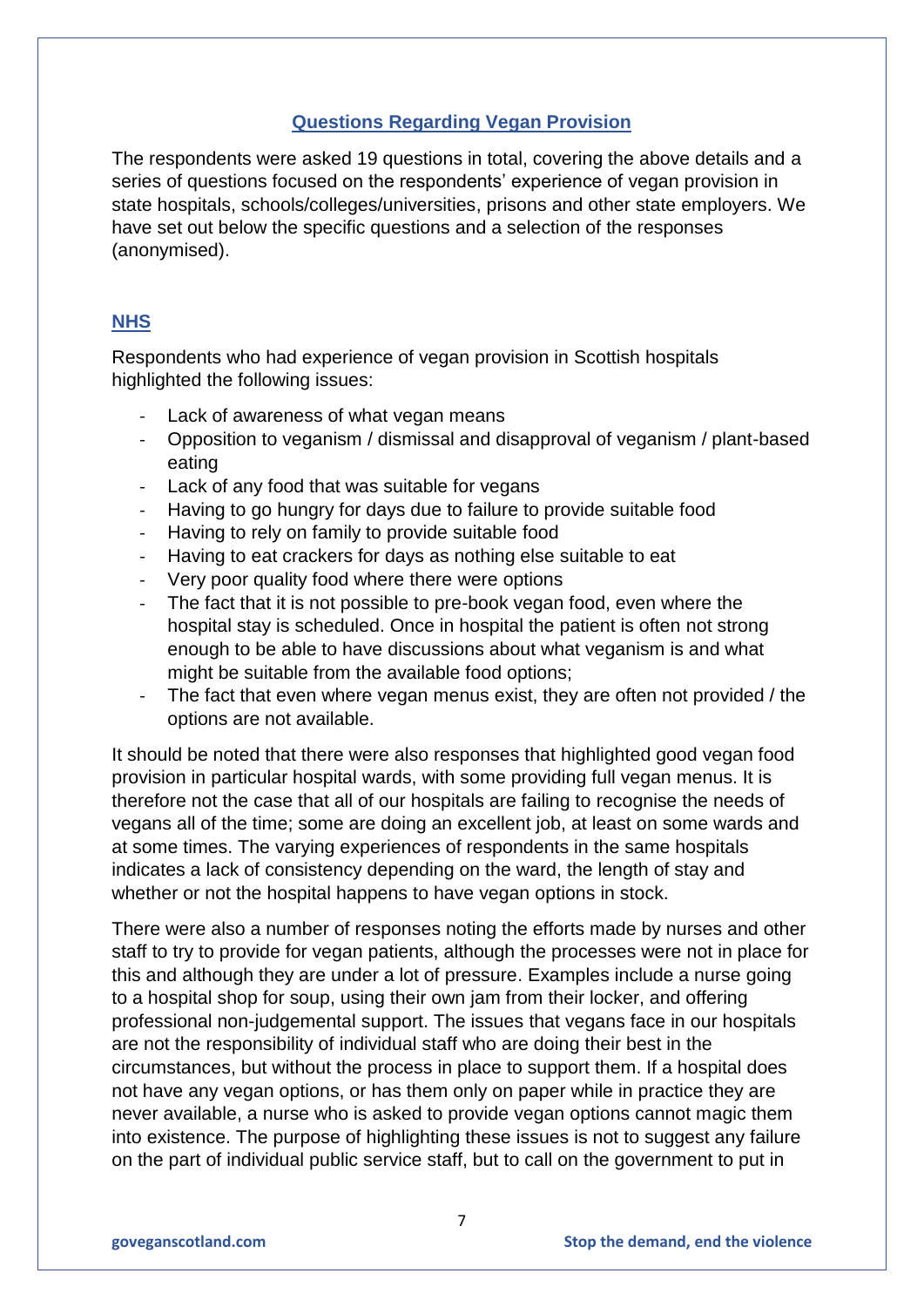place the necessary steps to ensure that adequate provision is made for vegan patients.

A number of responses reported instances of hospitals referring to limited resources and the fact that vegans are a minority and the priority of the hospital must be to provide for the majority. Aside from this approach failing to acknowledge the rights of vegans, who have a protected moral conviction with the same status as religious beliefs, it ignores the fact that vegan options on a menu are not exclusively for vegans; vegan food can be consumed by everyone.

There are intersecting benefits to be gained from improving the availability of plantbased food, suitable for vegans, which supports other Scottish Government objectives related to health, the environment, sustainability, the Good Food Nation objectives and efficiency and budget objectives. We set out some of this in more detail in our submission to the Food and Health Consultation, which is available here:

#### [https://docs.wixstatic.com/ugd/d95b36\\_829289de59484917b8b3adf1917d3a07.pdf](https://docs.wixstatic.com/ugd/d95b36_829289de59484917b8b3adf1917d3a07.pdf)

We have invited representatives of the government, particularly those involved in the Good Food Nation project to attend the conference on Plant Based Nutrition for Medical Professionals in Glasgow on 30 June 2018, but have yet to hear from them indicating if they will attend.

In addition to issues of availability of suitable food in hospitals the following concerns were highlighted related to health care:

- specifically denying patients with anorexia access to vegan food on the basis of an assumption that veganism was being used to mask an eating disorder rather than being a moral conviction;
- lack of support / opposition to raising children vegan;
- lack of vegan infant formula and pressure put on vegan parents to feed cow's milk;
- misinformation regarding nutrition / pressure put on vegans to eat animal products by medical professionals;
- lack of trust in knowledge and commitment to provide vegan options, based on past experience;
- lack of vegan options for visitors in cafes and shops at hospitals;
- lack of plant-based nutrition advice:
- complete lack of vegan medication on account of requirement that all medicines be tested on animals;
- failure to provide versions of medicines that are free of animal products, where available.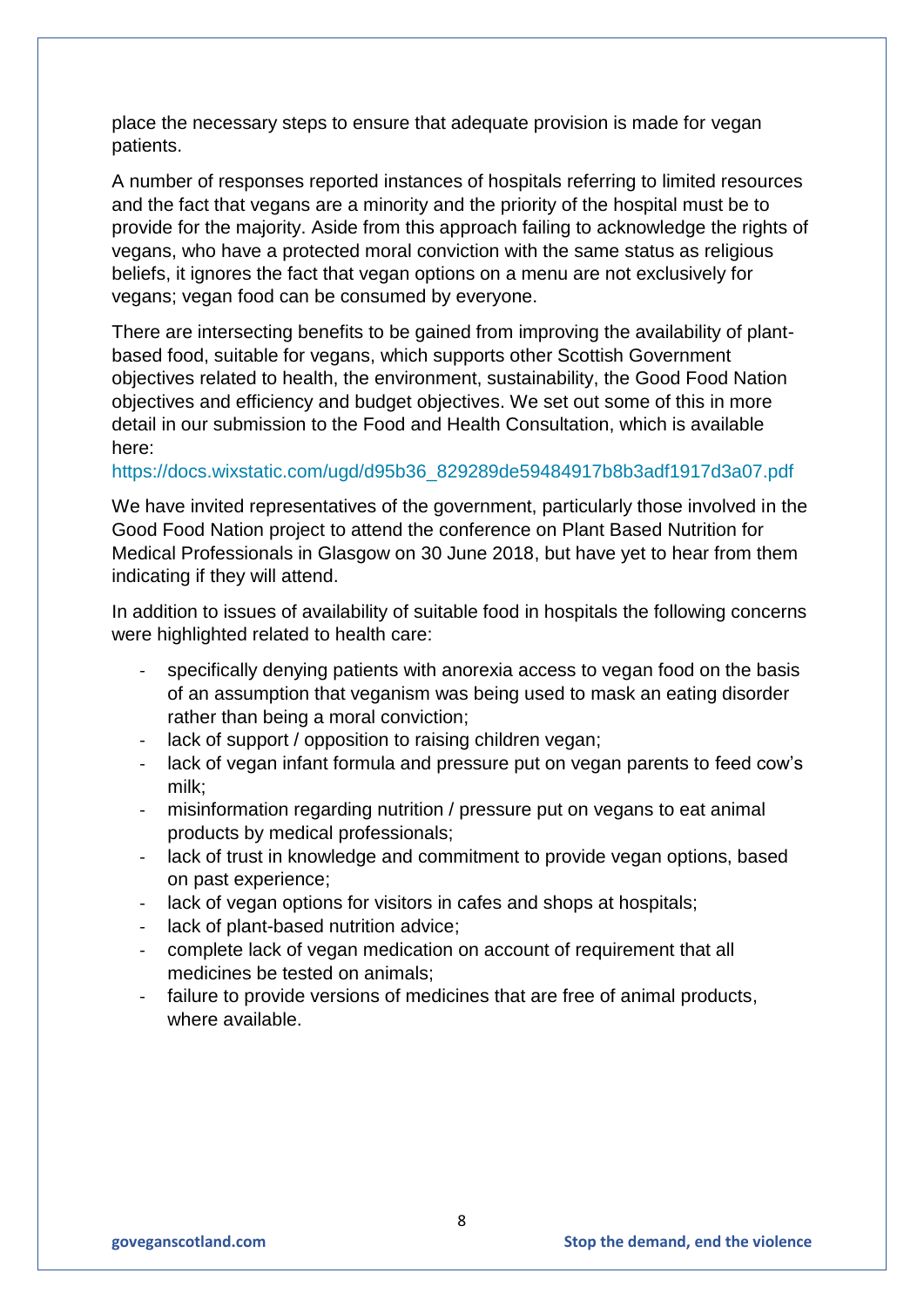The following specific questions were asked and we have noted some of the responses:

**Have you or has any of your family experienced difficulty obtaining vegan food in hospital? If yes, please provide details including identifying the hospital, if possible.**

### **Responses included:**

### *Lack of suitable food*

- Yes. After delivering a baby, the only food available to me was potatoes, salad and toast. This was very difficult as I had anaemia following childbirth, and needed to discharge myself to get a healthy balanced meal at home. (Princess Royal in Glasgow).
- Yes. I was in for two weeks when my son was born and they said they couldn't cater for me. My partner had to bring in all my meals. I wasn't allowed to use their fridge or microwave or bring in hot food and he was only allowed to come twice a day at visiting hours. It was 30 degrees so any fresh food was spoiling. It was truly awful! (Queen Elizabeth University Hospital).
- I was in hospital for three days recently. I asked a number of times for vegan food options and was told they could not provide anything vegan. I had to arrange for my wife to bring in food for me. Some people will not be able to rely on family. (Hairmyers, Lanarkshire)
- I had problems at the QEUH maternity unit when they offered me the vegan menu but often the food was unavailable. This included pieces of fruit. I was given a halal chicken curry at one point. I was so tired and hungry and weak after my labour experience and had nothing to eat. My husband brought me snacks to keep me going but I desperately wanted to leave the hospital and go home and get proper meal so told the staff I was ready to leave when I didn't feel ready to leave at all.
- Yes. My mum recently had an overnight stay and they had no vegan options at all. They didn't even have soya milk! She had to make do with a bit of dry toast after her operation and porridge made with water in the morning. (Kilmarnock).
- Yes. After an operation I was given the same plate of food as everyone else in the room. Even after stating multiple times that I am vegan. All I had to eat in 12 hours was a banana. (Dunfermline, Queen Margaret hospital).
- Yes. Can't remember options but I chose closest to what I thought was vegan and they didn't even have any left so I ended up eating a garden salad. I needed more sustenance after my long traumatic labour. (Edinburgh Royal Infirmary).
- A family member in hospital while pregnant had only dry baked potato, lettuce, fruit and salted crisps. This was a week-long stay.
- Yes. No vegan meals on menu. Missed meals. When I got a meal very poor quality. (Glasgow Royal Infirmary).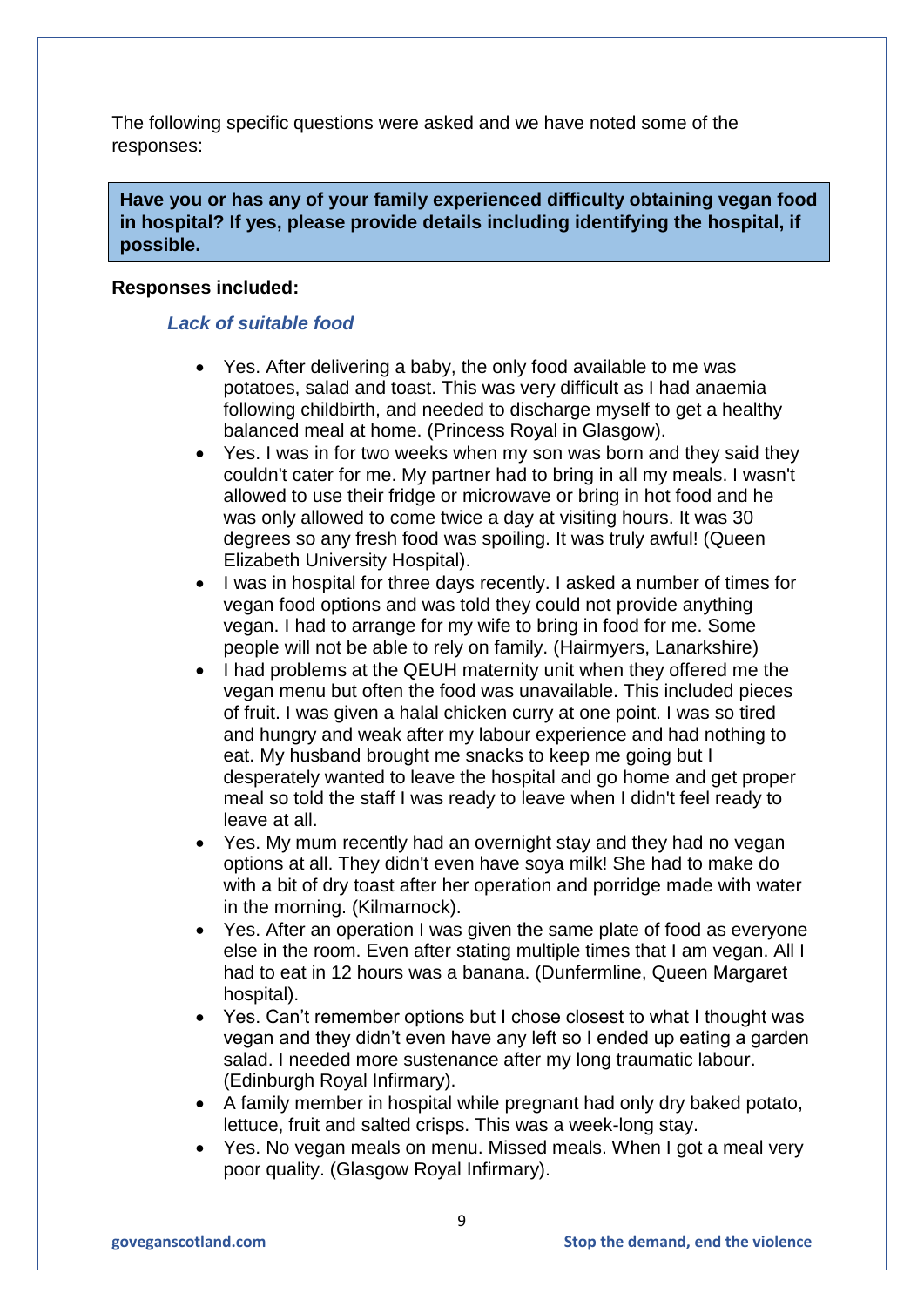- Yes I was in hospital for 2 weeks and all I ate from the hospital was baked potatoes and vegetables. My mum had to bring me food and soya milk. I actually discharged myself as soon as I could as it made my admission more difficult and felt unhelpful. (Queen Margaret Hospital).
- Yes. The Royal Infirmary during 4 week stay for my husband and the Glasgow Children's hospital during 3 night stay for my son. Gartnavel when I had surgery also struggled to provide toast without butter and overheard the nurse saying I was being difficult refusing the buttered toast.
- Yes. I've never obtained vegan food in hospital and have had to rely on family and friends bringing food in for me. In one case where I was told this was not allowed I was unable to eat until I left the hospital.
- Yes, the hospital in Wick doesn't provide vegan food. I had to bring all my own, where I was allowed.
- A particular issue is that it is not possible to pre-book dietary requirements and once in the system, you are at their mercy (and presumably not well enough to deal) Not everyone has friends and family to help out. (New Royal Infirmary, Edinburgh).
- Yes. Golden Jubilee in Glasgow has no vegan options. Only meat, dairy, milk. Fried processed crap.
- Refused vegan option, given meal with cheese and I have anaphylaxis to milk! Family brought food. (Ayrshire and Arran NHS trust)
- Yes. The chef at Nine Wells hospital said he was under no obligation to provide me with my dietary requirements. Veganism is a lifestyle choice, not a dietary requirement were his exact words.
- My daughter was an inpatient. Poor choices, which they conceded was not good enough. She got a personal apology. (Ninewells hospital, Dundee).
- Yes. I couldn't be discharged after an overnight stay with stomach issues until it had been shown that I could keep food down, but they were having trouble finding a vegan friendly meal. Eventually found one that had clearly been a frozen ready meal - was absolutely disgusting and I could only eat the crust around the top. They decided that was enough and sent me home. I ate a proper meal at home and was readmitted to hospital 12 hours later. (QEUH in Glasgow).
- Yes when I was having my children. As I was in for two weeks before my section my husband brought my food and the nurses let me keep soya milk, yoghurts and dairy free margarine in their fridge. They also did try to get me something to eat from the menu when possible.
- Yes there is none!
- I was there to give birth but didn't trust them to feed me so had my own food brought in by family. I had to stay there again for one night and was only given some fruit and a dry salad with salt and pepper but no dressing. That was in the evening and so after the kitchen had closed. (Glasgow Royal Infirmary).
- I work in the catering department of a hospital and vegan food isn't easily available. There are separate cards that you order from. The vegan options are very limited. They do provide oat milk and the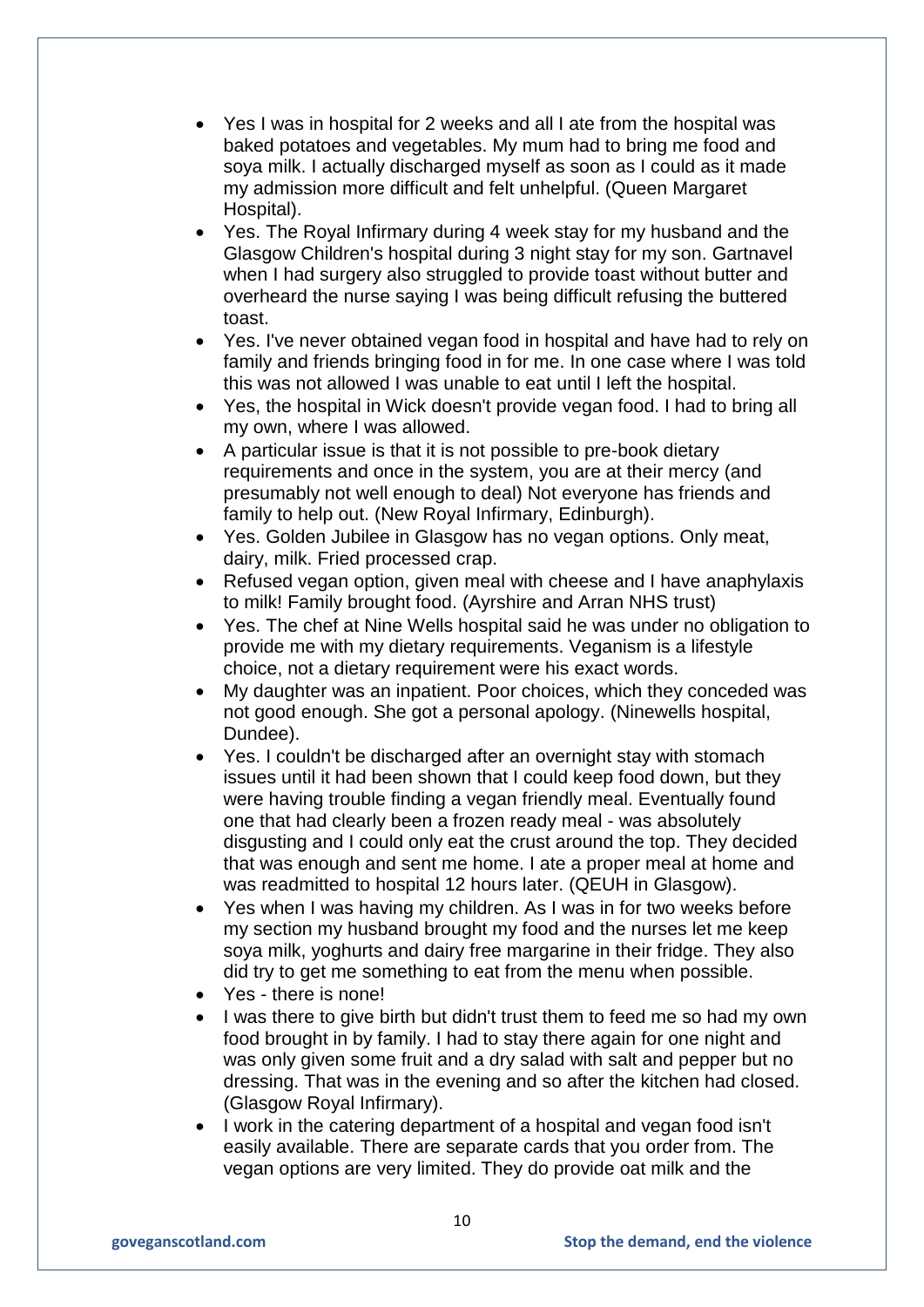porridge is made from water, so breakfast is ok. They used to have soya yogurts but I've not seen them for a while.

- No they have a vegan menu in all the hospitals but some staff don't know about it so you have to tell them.....but the vegan food is disgusting mush.
- Yes. Was given a very dry roll and jam as no vegan food available. Staff were lovely, kind and apologetic. Non-judgemental and professional. (Hairmyers, Lanarkshire)
- Yes. Had an overnight stay a few weeks ago. Toast with jam was all I was offered. (RAH Paisley – children's ward).
- Yes. No vegan option after operation. Nurse had to go to cafe for me to get soup.
- Been in hospital a few times over the past 7 years. Aberdeen Royal Infirmary don't have a clue what to feed vegans. Cream/butter/ham all offered. Usually have a plain baked potato and bring food with me. Not good.
- Had hospital stay last year and had to have baked potato only.
- Absolutely. You get total crap and resort to getting food brought in. Plus I don't trust them.
- Brought own food.
- During a stay in hospital, I had a little difficulty. My dietary requirements were not understood (they sent me an omelette the first time).
- Yes. Took days to identify there were vegan options and then they were ready meals that all tasted the same. No fresh food, no plant milk etc. (RAH in Paisley.)
- Had own food brought in because they only had vegetarian options. (Dr Grays, Elgin).
- Yes, spent a few days in the Queen Elizabeth University's hospital and couldn't get any vegan options
- Yes, Royal maternity, no vegan options. All my partner was provided free of charge was dry toast.
- Yes. Menu usually has one vegetarian option containing dairy or egg but no vegan option. Staff seemed to struggle with the request for something without animal products. The go to was plain baked potato or with beans if available. Even in the hospital cafe / vending machines / restaurant, vegan options are extremely limited or simply not available. (Wishaw General Hospital).
- No I was in hospital for 4 months as a vegan at the Queen Elizabeth University Hospital in Glasgow. The choices were amazing and the dietician was great. Whole vegan menu with several choices and a couple of desserts. Dietician personally ordered Alpro yoghurts/custards and soya milk in for my cereal and whole kitchen department was supportive.
- A friend had dreadful problems on Biggart Hospital, Prestwick. Her son had to bring in tins of soup which the nurses willingly heated up.
- Yes I have. No vegan menus or options. Had to wait a day before I got offered very poor quality bean stew. No guarantees it was vegan. Happened on 3 occasions.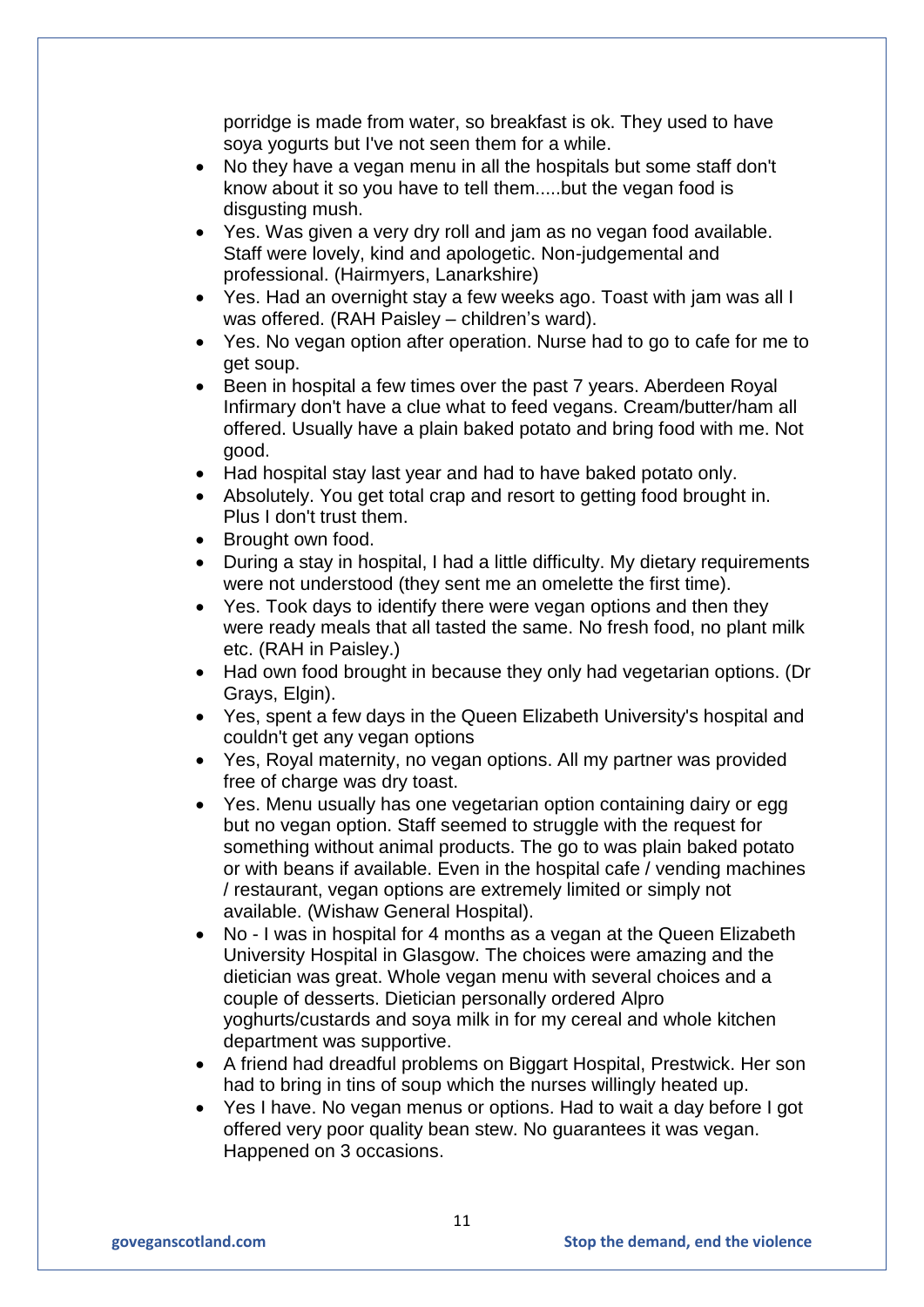- Yes I have found that there is rarely a vegan option available in hospital. (Borders General Hospital and Royal Infirmary Edinburgh).
- Provision poor dry versions of main meals, though some choices better than others. Option not listed on menu, had to detail and hope for the best. (St John's Hospital).
- No options for the two day stay in the Aberdeen hospital.
- Yes, sandwiches all made with butter and soup all made with milk/cream, limited vegan food available in WHS Smith. (Ninewells Hospital).
- Yes- RAH in Paisley and Glasgow Royal Infirmary where experiences were variable- a vegan menu existed and was usually sorted eventually but it took a lot of nagging staff to remember to ask about it on my behalf and get it ordered on a daily basis, which I found very stressful and was often made to feel like a nuisance. But if I didn't make sure to ask, then it was often forgotten about and I had to rely to asking visitors to bring me something in.
- In Arbroath maternity unit I just brought my own food in.
- Nothing suitable available in the evening on admission and menus offered very little or nothing nutritious. (Stirling Royal Infirmary and Ayr Hospital).
- Forth Valley Hospital in Larbert. Staff were very understanding and accommodating but all they could provide was a basic salad.
- I was sometimes brought food I didn't ask for due to there being no vegan option (the food brought wasn't vegan). Perhaps when someone is moved to a ward it should be marked that they are vegan, and not only tick on the menu the vegan dinner options. I understand the staff have a lot of other things to deal with. (Edinburgh Royal Infirmary)
- Yes in a maternity unit. No vegan option and the "vegetarian option" was fish cakes.
- Very much so! Baked potato and beans every single meal for every single day!
- Soup had milk in it but they said it didn't. Couldn't get tea with soy milk. No vegan marg. (Queen Elizabeth Glasgow).
- Yes, in Raigmore vegan food was very hard to come by and there were no vegan options. I was in the GI ward (the last place dairy should be an option) and every meal had dairy in it. I eventually got a salad but had to rely on my family bringing me food once I was able to eat again.
- My husband was in Succoth Ward in Lochgilphead (a mental health unit) and was pressured to eat meat as it "contained things good for his mental health". He was offered lettuce leaves, cheese toasties, chips for meals. He gave in and ate meat. It is very difficult to stand up to the staff when you are depressed. I brought in food for him, but distances meant I could only go at weekends.
- Yes. Recently, at Edinburgh Royal Infirmary. Almost only soup available.
- Maternity unit, Royal Infirmary of Edinburgh a couple of years ago a family member was in with threatened premature labour. The vegan option was a dry baked potato and lettuce leaf, or a salad that had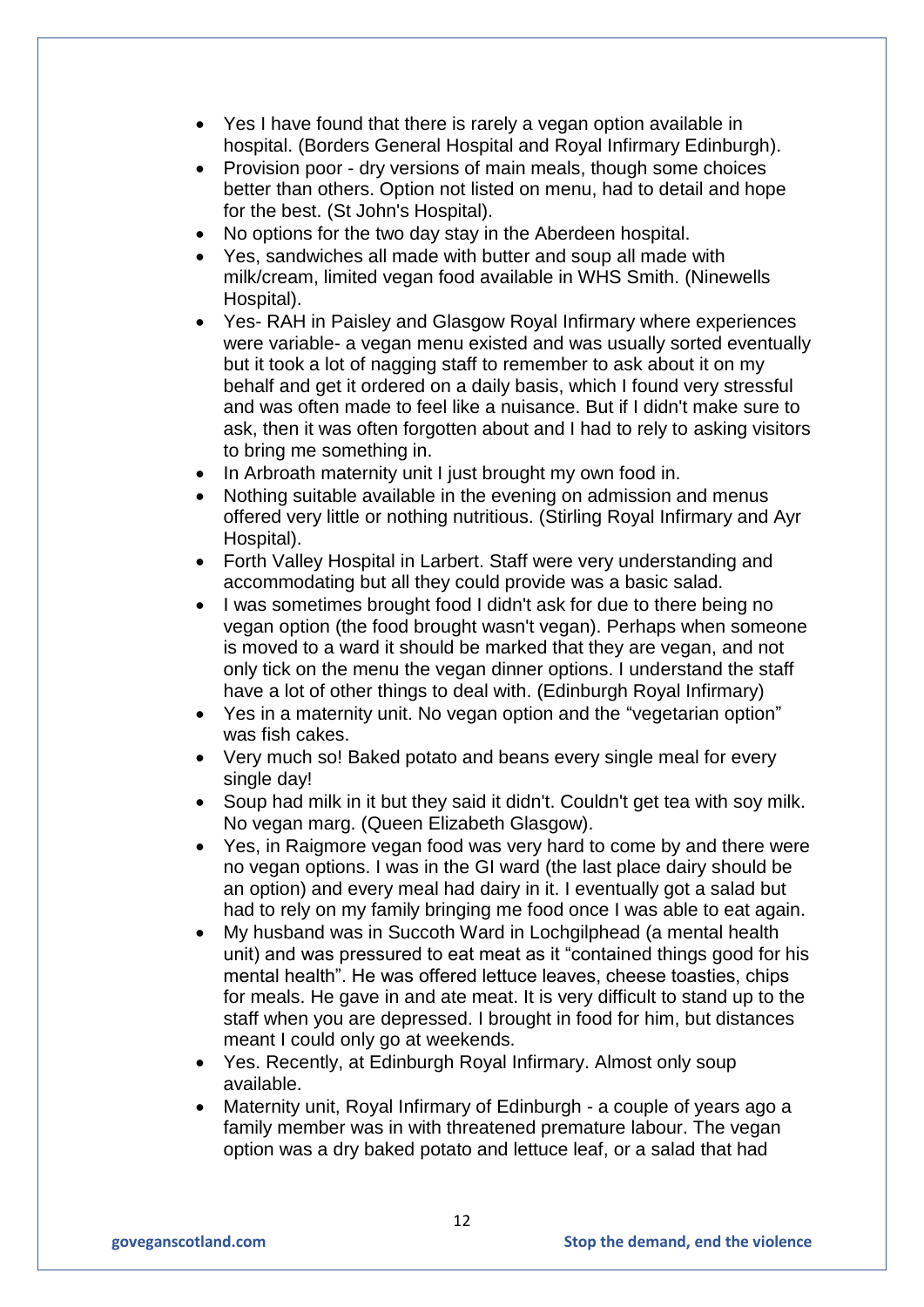clearly had the egg and ham taken off. And she was 3/4 hours away from any family who could have brought anything in.

- No actually I recently had an operation and the nurse got me jam from her own locker for the toast that I had to eat before being released.
- I had a difficult time getting food at Larbert hospital. They didn't even have sunflower/vegetable/vegan spread for using with toast.
- Yes. When I gave birth the only vegan option I was given was a plate of lettuce and apricots. I had to bring in my own spread and milk for toast and tea. They had advance notice I was coming as it was a booked induction. It was appalling in my opinion. (Elgin Hospital).
- Yes, in the RAH the food was so bad the nurses put in a complaint......if the kitchen is well stocked they will make a large vegan salad with pasta and or rice and fruit and veg
- Not allowed to have family bring food in for you or keep stuff in fridge on ward. The hospital food is disgusting when it should be nutritional and tasty so that ill people eat and get better.
- Hospital food in Edinburgh is sadly awful at the ERI. My mother was in hospital for months so I have seen the quality and variety of food, which was poor. Usually there is fruit but the main courses would have been useless.
- After a colonoscopy there was no sandwiches that were vegan, so didn't have anything. (Glasgow Gartnavel Hospital)
- Yes there was no vegan option on the menu and staff were not interested that I was going hungry
- At first told could not supply vegan but insisted on human rights and the St Johns Hospital provided good food.
- Yes. During a hospital stay I was offered 1 dry baked potato. No salad as they advised there was none. (St John's Hospital surgery unit).

### *Patients suffering from anorexia refused vegan food*

- Yes. Although I was in for an eating disorder, my veganism is separate and for ethical reasons. They force-fed me animal products against my will and made the whole thing much worse for me. I explained this to them but they said nobody in the unit was allowed to be vegan as it was "unfair" and too difficult. (The YPU in The Royal Edinburgh).
- Yes, inpatient for an eating disorder at the age of 14 and then 21. Veganism was not permitted.
- Yes, myself as I've been inpatient for an eating disorder. Hospitals don't support veganism for people with eating disorders. (Crosshouse Hospital).
- Yes, during eating disorder recovery there was an attempt to make me go back to eating meat again. Vaguely understandable given the circumstances but they continued to promote this even after I explained that I was vegan for ethical reason and not for restriction.
- My sister has been a passionate ethical vegan for 12+ years. She went through a terrible time at one point in her life suffering from anorexia and was admitted to a clinic where she was forced to eat animal products as they incorrectly believed that she was avoiding animal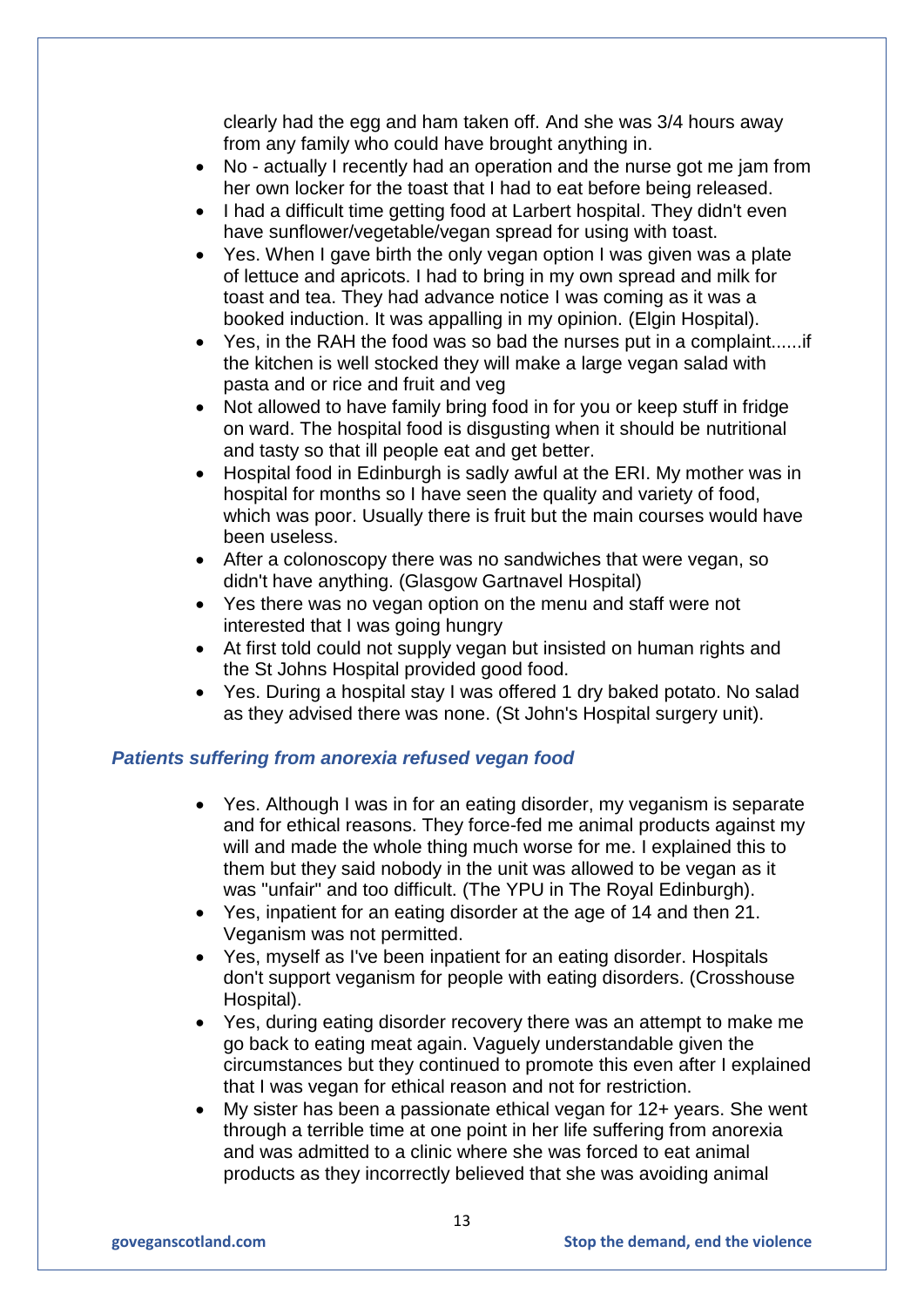products as a way to control her food intake. This put tremendous stress on her at a horrible point in her life. I believe they should have worked with her belief system and morals rather than force her to act against them. I worry now that if she was to relapse in the future she would be reluctant to seek medical help on case they force her to consume animal products again.

# *Student Medical Staff*

- Working as a student nurse I have to bring a pre-packaged lunch as there are limited vegan options in hospitals.
- Yes as a medical student I use canteens in the new Southern and Dumfries and Galloway RI and have had very limited options in both chips or maybe a baked potato with beans

### *Food for Visitors*

- Yes! Ninewells cafes had nothing suitable other than a pot of fruit and a cereal bar. Couldn't get coffee either as all out of a machine that also had milk in.
- Yes, hospital canteen manager was not aware of veganism.
- I myself was not in hospital but my father was for many months. The food available from the Aberdeen Royal Infirmary cafe was pretty much completely non-vegan and sandwiches/panini at least contained cheese if they didn't have meat. The food provided to patients was again barely vegan friendly except for things like vegetables.
- The public eating areas for visitors had very limited vegan options in Edinburgh. The main canteen only regularly stocked salad, chips, and fruit. It did not stock plant based milk. I have visited Oban Hospital, Lochgilphead Hospital, and Campbeltown Hospital as a visitor. Campbeltown sometimes has a vegan veg soup. The hospitals generally don't have vegan options for visitors. No soya milk is usually available.

**Have you or has anyone in your family experienced any other issues related to their veganism in hospital or otherwise from our health service? If yes please provide details.**

#### *Lack of awareness/understanding of veganism / its status*

- Quite a lot of ignorance, sadly. Even a doctor asked me if it meant I can't have gluten.
- Yes staff unaware of what it is. Don't consider it important the way they do religious choices
- My gran was not asked her dietary requirements and was given beef, so she did not eat as she did not like to say she was vegetarian. They should really ask this when you are admitted.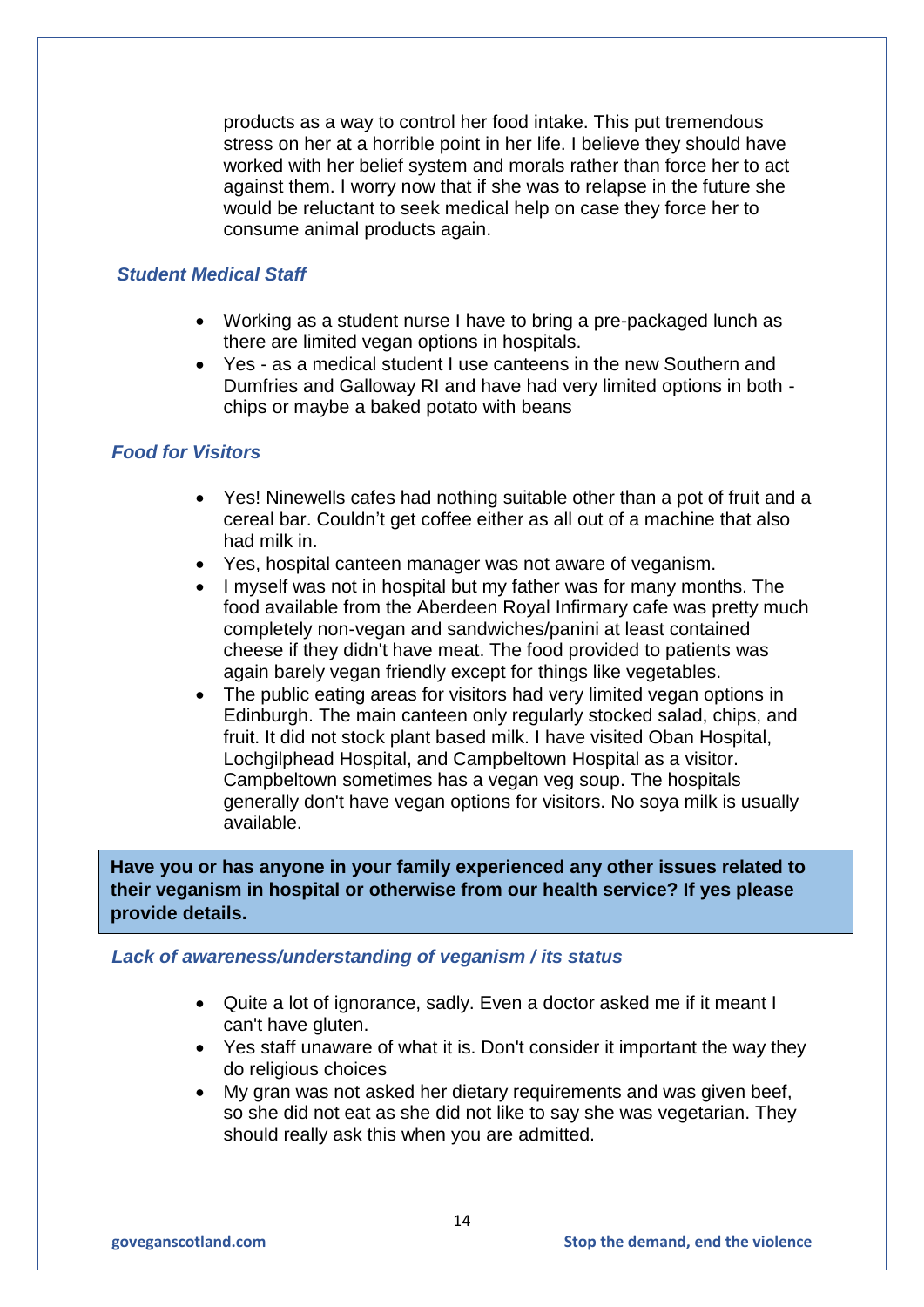- I had to explain to my doctor what veganism is because she got it confused with vegetarianism. Then she told me that veganism may not be the healthiest choice.
- Doctors and other staff are normally ignorant of veganism. Some of them make derogatory comments, clearly discrimination.
- General lack of understanding/awareness from staff.
- Just lectures from the go about being vegan.
- Being mocked by specific staff members but only one or two

### *Resistance/opposition to veganism*

- Had a doctor make a face when I said my diet was vegan (I was saying how I didn't think stomach problems I had been having were related to diet as I didn't consume meat or dairy and ate lots of fresh fruit and vegetable and made sure to consume fibre and lots of water).
- Slight judgement from doctors on the choice. Some were more open to the idea and some suggested I should still eat cheese but I just said no.
- I have had complex health conditions since 2011 with generally positive responses from hospitals and GPs, however have noted a large amount of ignorance about, and disapproval of, vegan (plantbased) diet at GP level persists. Also outcome depends entirely on how pushy and determined you are as an individual.
- GP's haven been respectful of my diet but dentists have been critical
- I received judgement from my GP who didn't think it was a healthy diet.
- I was diagnosed as anaemic last September, and had a really positive experience with the GP, I explained that I was vegan and wanted to avoid iron supplements containing animal derivatives and ingredients, she advised me to ask the pharmacy and she would then prescribe me precisely the product I wanted. Local pharmacy was fantastic and helpful, advised me about Spatone, and all was sorted.

### *Lack of support for raising children vegan*

- When struggling to breastfeed I was told to eat ice cream and full-fat milk. This was at a really vulnerable time and they tried to make me think that would help. In reality I had hypoplasia and was never going to make enough milk. I asked about donor milk and vegan options but was given no help at all. It was the worst time of my life; the overwhelming guilt for not being able to feed my baby and for having to use formula.
- My doctor insists that it's not healthy to be vegan and has expressed these views strongly in front of my child, despite having little nutritional knowledge when questioned.
- Some attitude from one Health Visitor asking about my daughter's vegan diet despite her being very healthy.
- I had disparaging comments made by many doctors and nurses and was told numerous times to give my baby formula or that he would need meat and dairy to be healthy.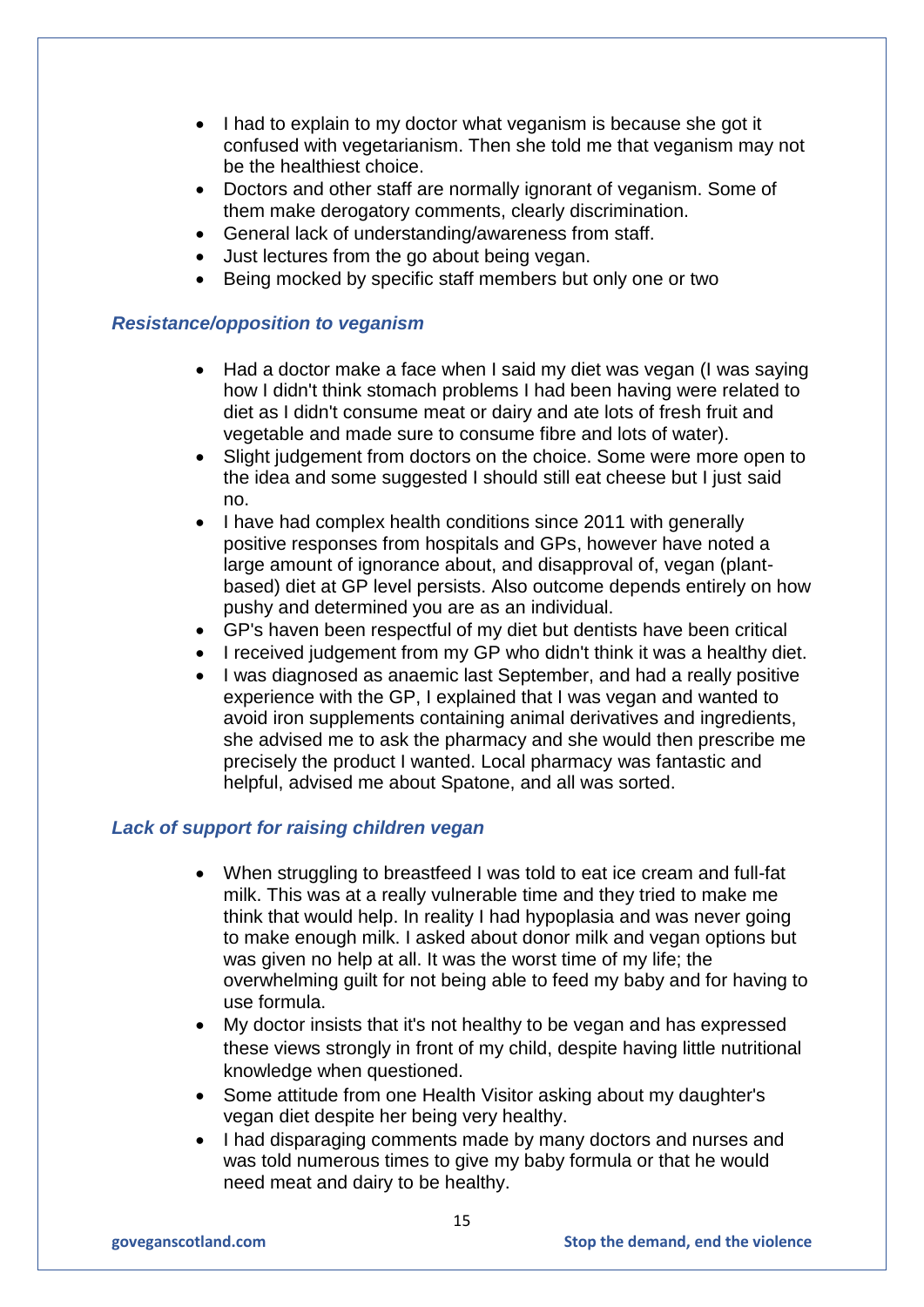- Baby, now 6 Months old was in NICU and we had to raise a formal complaint and threaten legal action after a Doctor tried to say she would force Bovine Milk Fortifier on our son.
- Midwives tried to pressure me to bottle feed my son cow's milk.
- Some health visitors and nurses are excellent in terms of respecting and understanding our choice for us and our son to be vegan. However, others are uninformed and have misconceptions around what vitamins they may need, which can lead to conflicting advice.
- I've not been made to feel that being vegan is a safe way to bring up my baby and although I plan to, it's left me worried.

# *Misinformation regarding necessity of consuming animal products / lack of understanding of plant-based nutrition*

- Yes. My husband was told by a consultant at an ENT clinic following problems with polyps in his nose, and following a discussion unrelated to his symptoms about diet, that meat was required for a healthy balanced diet and that he should not be following a vegan diet as it is deficient in enzymes required by the body.
- Got lecture about not eating enough protein, and said that is what contributes to my ill health
- Yes, suggesting health problems are to do with my veganism and not my mental health/ stress
- Requested to take additional blood tests while seeing a diabetic nutrition team - they were surprised to find my vitamin and nutrient levels were as they should be
- Had a period of anaemia following a sterilisation op and from donating blood too soon after but my GP told me it was my vegan diet causing the anaemia despite my diet not being an issue before then or now
- Some of my hair fell out after a fall where I injured my head (most likely due to the glue used to seal the wound). I was told by a psychiatrist that my hair loss was due to protein deficiency from my diet. My hair grew back a few months after the fall despite no change in my protein intake.
- General scepticism about my lifestyle and advice that this was not healthy.
- Son who eats plant based and has autoimmune conditions helped by avoiding animal substances, gets no recognition or approval for this and has it noted on his records that his food choices are 'restrictive'.
- Yes, they don't understand where I get protein b12 from. One even suggesting b12 could only be obtained by eating meat.
- Yes, dietician was ill informed to assist when referred due to IBS
- My MIL was convinced by her Dr to start eating fish as she needed the protein at her age. They actually wanted her to eat meat again but she wasn't prepared to do that.
- Just a general lack of understanding about veganism nutritionally.
- Yes. Doctors are not interested in hearing about it or benefits. They assume your diet is deficient.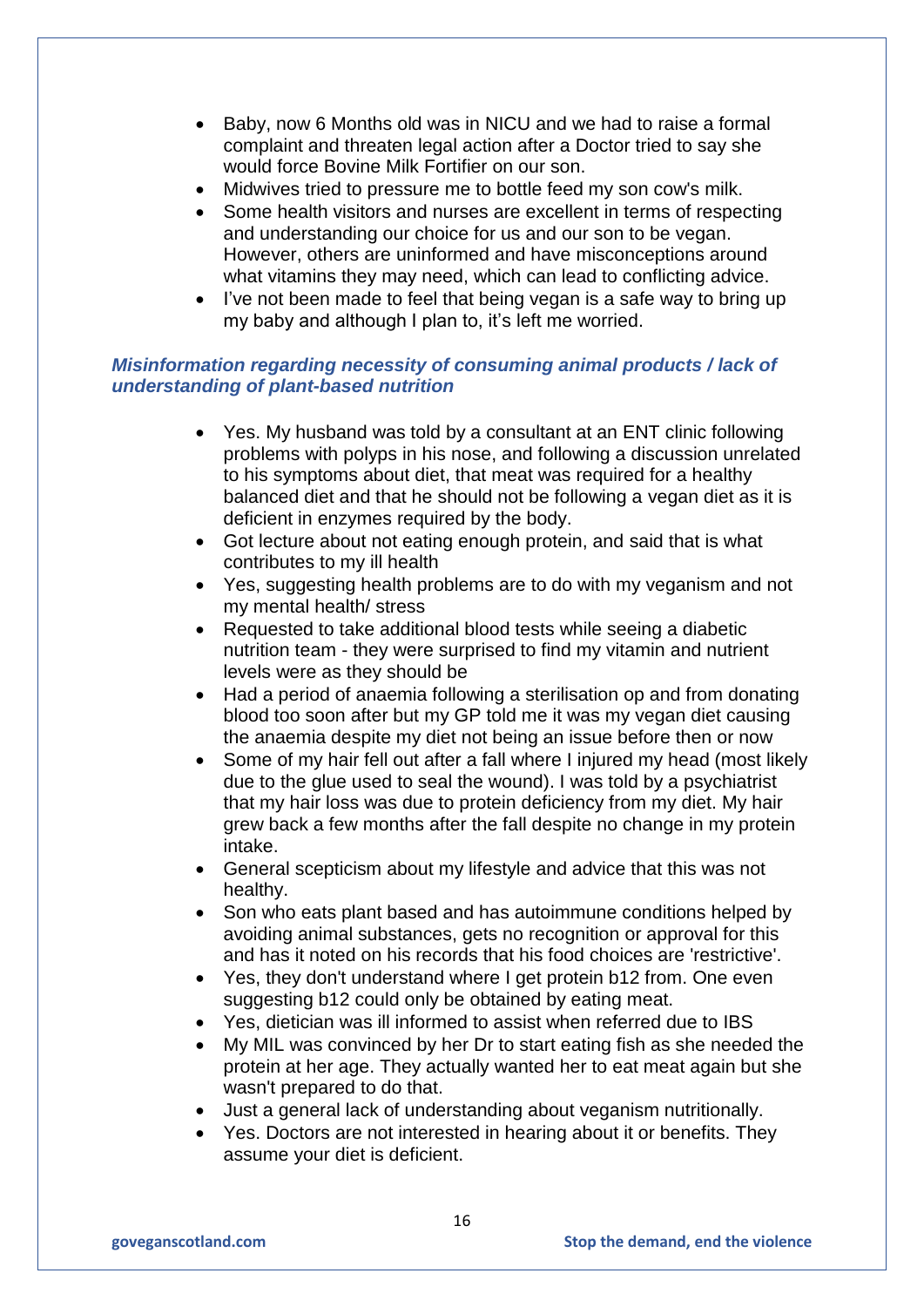- Yes- I've had doctors suggest my anaemia- caused by gastric bleedsmay be because "vegan diets are low in iron"- this doctor did not appear to know what heme and non-heme iron was when I tried to discuss it further and I felt their attitude was dismissive and I was more knowledgeable and had done more research on the subject myself.
- I had a doctor insist I was tested for b12 levels as soon as he read that I was vegan on my notes (they were fine)
- People suggesting my being vegan is responsible for my ill health! I was vegan long, long before my health issues began
- Was advised by GP that veganism was an extreme diet and nurse advised she thought it was why I felt run down. It wasn't I was just working too hard and stressed at work. I feel that any medical issue I raise is associated with being vegan.

**Have you experienced any difficulty obtaining prescribed medication / medical items which are not made from animal products (all medicines are tested on animals but it is possible to avoid gelatine / dairy lactose etc. for some prescriptions depending on availability / GP) from a GP or in a hospital? If yes please provide details including identifying the GP or hospital if possible. (Please note that vegans currently have no option but to take medications that have been tested on animals and often that contain animal products. Where there is no alternative vegans have no option but to take these medicines. That is precisely what the "in so far as practicable" part of the definition of vegan is intended to cover).**

Responses included:

- Yes, I just abandoned some medication in the past as I couldn't get an alternative.
- Yes. I've been given gelatine-cased antibiotics even though I requested non-gelatine cased. I've also been given allergy medicine with lactose and because I have never been exposed to lactose (being vegan from birth) it makes me really ill.
- Have Vitamin D deficiency problems. The G.P. can only offer animal sourced vitamin D supplements. The plant based vitamin D is not available through my G.P.s
- Yes, but my GP checked and there were no alternative forms of the medication. I ended up taking the gelatine capsule off and just taking the powder, which is safe to do for that medication.
- I am on long term maintenance medication for health issues. At this time I'm still struggling to find alternatives that aren't made in gelatine capsules. I wish so badly there was a way to make it that all prescription medications had to be made with gelatine free capsules.
- Yes because I'm asthmatic I need to have the flu jag which is grown on eggs so there is no other alternative for vegans or for any doctor to prescribe instead.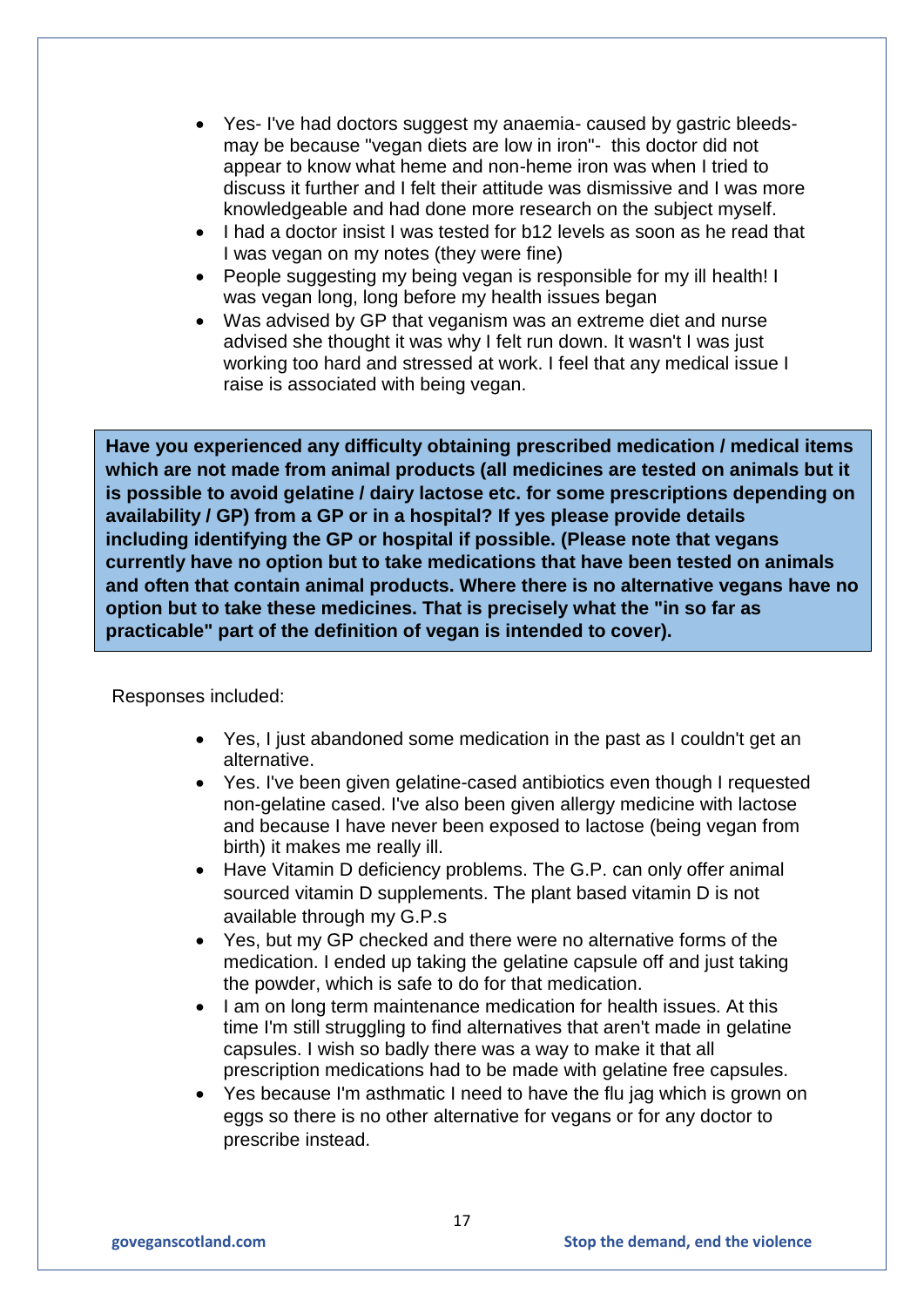- I told my GP that I am vegan and she changed my prescription (antibiotic) to one that didn't contain gelatine or dairy.
- Yes I and family avoid any meds where animal proteins in it or tested on them. Have managed to get alternatives for vitamins I need that are vegan. However I do not know what I would do if one of us needed a drug that there was no alternative vegan product for.
- As a transplant patient, I am on a number of medications, specified in such a way that even generic substitutes are not approved. One or two contain lactose or gelatine. The last time I enquired, there were no options.
- Gelatine-containing pills. Most pharmacies only stock one brand of each type of medicine so it's like it or lump it.
- Yes it has been hard to get gelatine free antibiotics and in one case they discontinued the liquid form so I had to take gelatine ones.
- One of my doctors calls me awkward when I refuse to have gelatine capsules. I refuse point blank to have gelatine, and there is usually an alternative for those, however a lot of my medication still had lactose in and they have not been able to find an equivalent yet, so I have to have those.
- I always ask for alternatives to gelatine capsules and so far have not had any objections to those requests (in both hospital setting and GP surgery), although my GP did point out how much the liquid form of the medicine I was asking for costs in comparison to the gelatine capsule. I said, "well, if they put them in vegecaps, I would happily take it that way"!)
- As a vegan GP I know a lot more about medication than most vegans and my priority would always be their health, many vegan products are much more expensive and unfortunately, the NHS being a free service, our hands are often tied as to what we are allowed to prescribe (and pharmacies can also refuse to supply). Services are regularly audited and GPs are punished for scripts for the more expensive drugs, including being named and shamed at local meetings, and by the local health board. I know certain religions can get drugs they are allowed to take but unfortunately veganism is still seen as a lifestyle choice so cannot be used to justify.
- Yes a couple of my medications contain gelatine in the capsule and the doctor seemed unconcerned when I asked if they come in another form.
- I have requested liquid forms of medication to avoid lactose but was advised by the GP that this was not available due to it being prohibitively expensive.
- I used to take anti-depressants and I was advised there was no alternative that didn't contain gelatine.
- Medication is lactose based. Doctor said no alternatives available.
- I was aware that all are tested on animals but wasn't aware that there might be vegan options for medicine out there. I have never found basic pain killers without lactose. I need to use ketoconzole shampoo but they were only able to prescribe one with animal collagen.
- Have refused to take gelatine coated capsules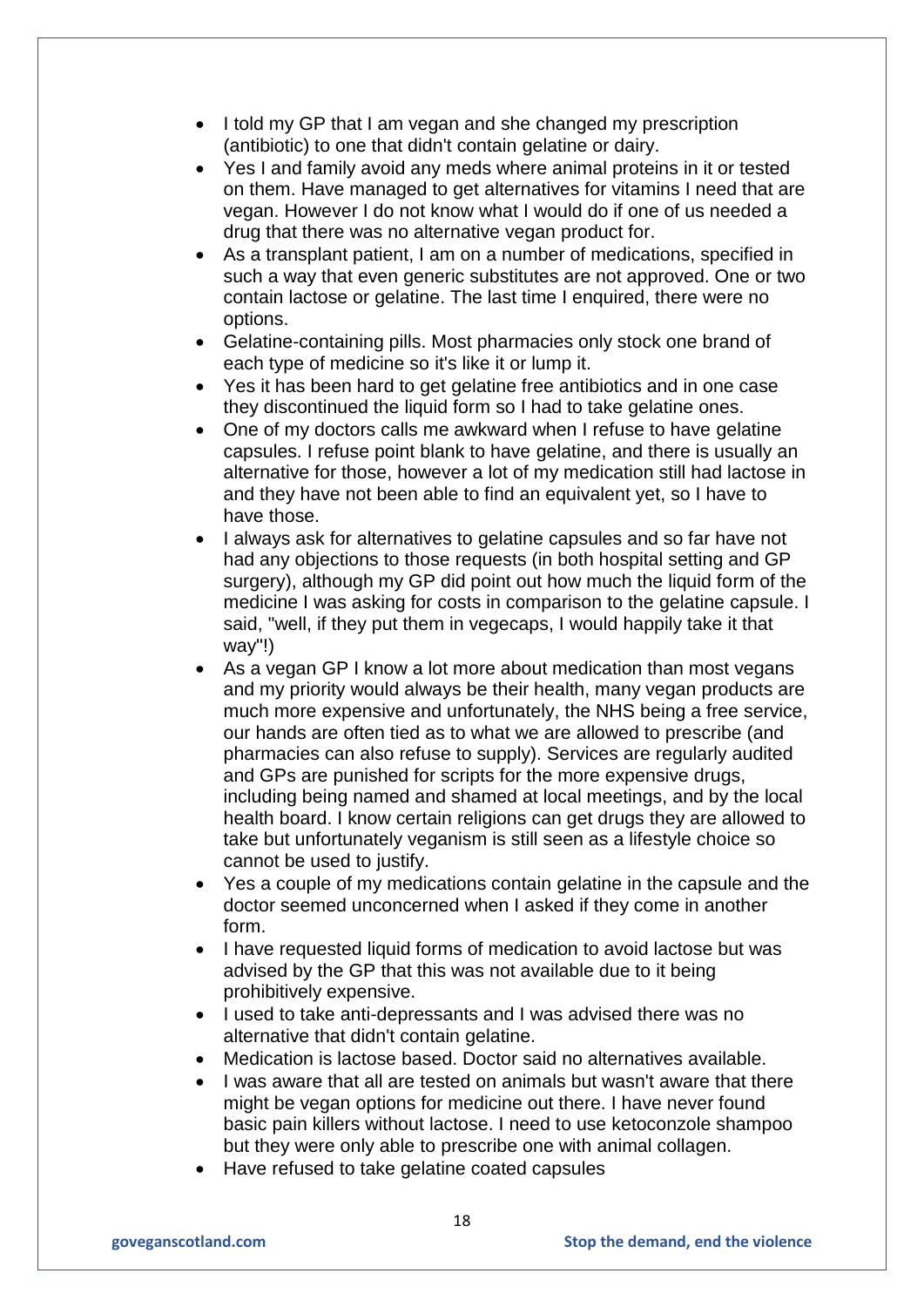- My GP tried looked up a vegan version of my medication, however it was only available in the USA
- It is impossible to tell what is in medicines as GPs do not have good information on options. When you are ill you want to get better so you take what is necessary. It would be helpful if vegan options were flagged up for GPs.
- I currently take the contraceptive pill, and have been unable to find another contraceptive pill which does not contain lactose.
- My mum who is vegan has angina and some of the tablets she has to be on contain gelatine but there is no alternative and she has to take it.
- ves! This is a major issue. My mum and I both take iron tablets from Holland and Barrett but require stronger doses. Nurse gave us both various iron tabs which contained lactose and gelatine after having our vegan notes in her system. She told us straight they were fine for us to take. My mum is persistent and called local pharmacist and he said immediately they are not suitable. He also said no iron tabs they supply are free from. I also recently had a chest infection and had to take antibiotics with gel cases, also need inhalers which has lactose in them which I have no idea why it is needed. I now do my own homework on medicine and bring my questions to them which is often answered with the problem is the suppliers and NHS deals with the suppliers not willing to change or request other companies
- None of the medications I take are possible to obtain vegan. I asked even before becoming vegan for lactose free prescriptions as I have a dairy allergy and was told there were none available. As my medications are life-saving I have no choice but to take them.
- I have to take thyroxine, due to thyroid cancer treatment. The tablets contain lactose. When I was being treated for cancer I had to take radioactive iodine in a gelatine capsule. When I raised the issue they would not even discuss it with me.
- Yes, my doctor finds it silly that I try and avoid medications that I need
- Vaccinations for my son have been an issue. Plus the adult flu vaccine has animal ingredients and I believe you have to pay for the 'vegan' version.
- I have to take capsules every day & would obviously prefer if gelatinefree were available
- Yes, I've been left with no alternative than to take medication containing animal ingredients, in the past.
- I requested gelatine free fluoxetine tablets which I take every day from my GP. This was prescribed but whenever I call for a repeat prescription they always forget and prescribe me the capsules that contain gelatine.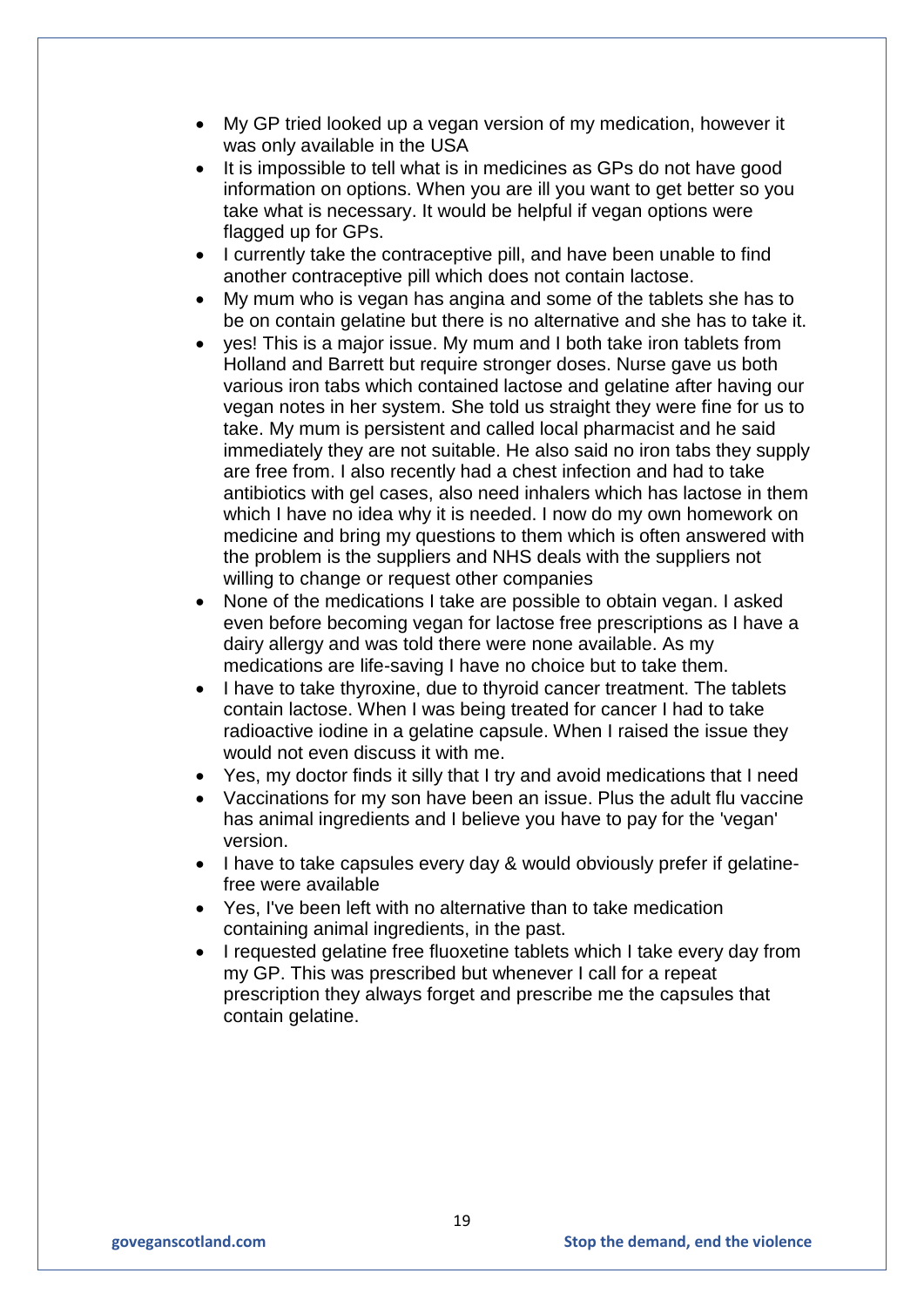# **Education**

Out of the respondents, 27% were in university, 4% in college and 5% in school.



Q6 Do you attend school, college or university?

When asked: "Does your school/college/university provide vegan food options in the canteen?" of those who responded, as the question was applicable to them:

- 38.33% said no
- 50% said yes, but they are very limited
- 10% said yes, and they are good options
- 1.3% said yes, but only if I request them in advance

Q7 Does your school/college/university provide vegan food options in the canteen?



Almost 40% of the vegans attending educational institutions who responded said there were no vegan options at all. Of the 50% who said there were options, but very limited, many respondents added comments which elaborate on what they meant by "limited", including: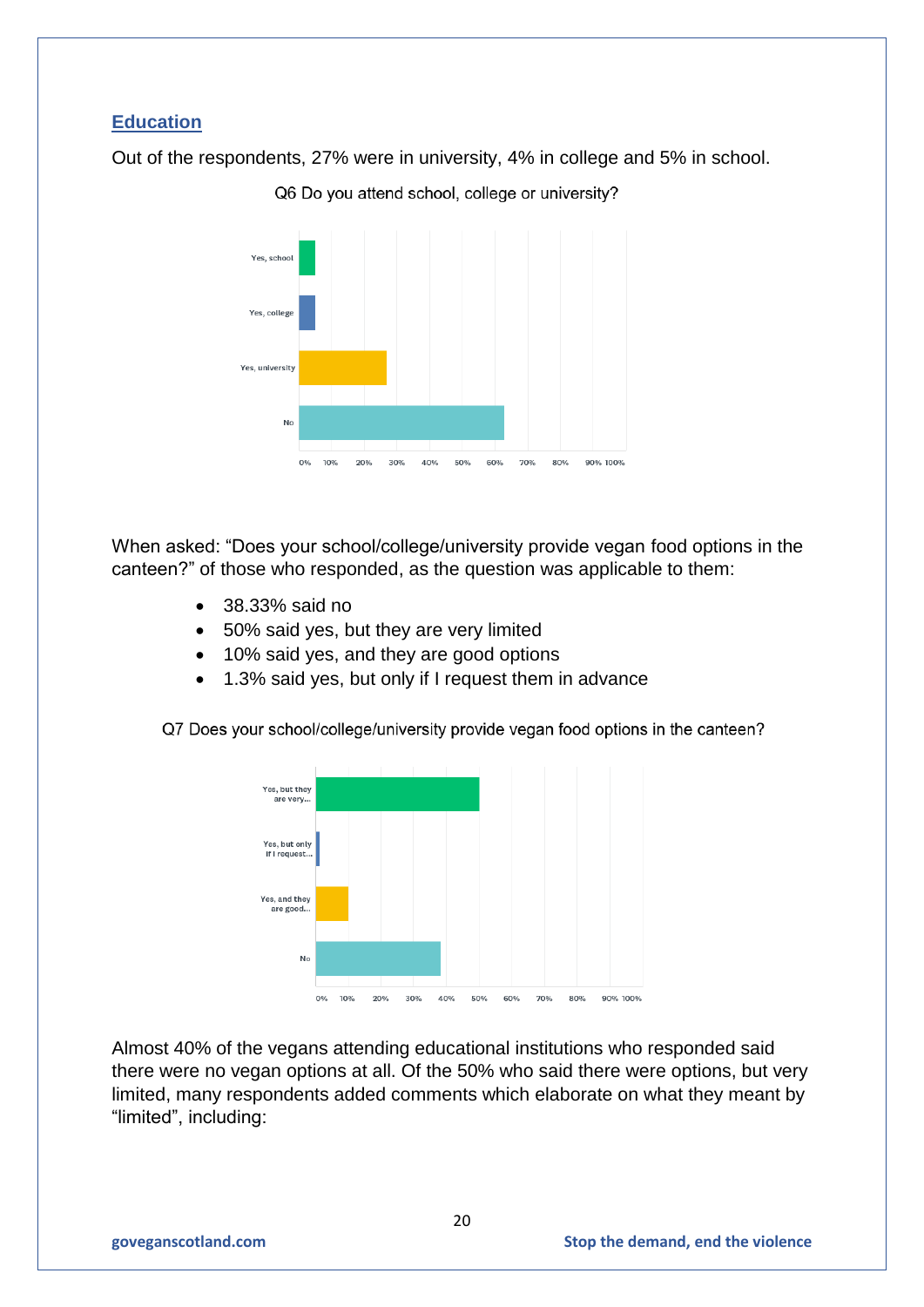- it's only snacks like crisps they have available
- a few vegan things like fruit but no main meals
- only chips and unclear/inaccurate allergy information
- chips and soup only
- baked potato and beans every day
- accidentally vegan soup only
- salad and fruit only
- no clear labelling
- vegetarian options but nothing vegan
- rarely any non-dairy milk options
- only one café out of 5 provides soya milk
- very few meal options as the vegetarian options usually contain animal products
- sometimes an option nearby. Otherwise a 5km walk to the vegan food bar in a separate, non-central school building.
- every veggie option is prepacked with cheese/eggs/butter
- asked my college if more vegan options could be available in their canteen - got the reply of that there are chips or salad, that they need to cater for the bigger audience and that vegans are a very small part of the college population (like meat eaters are allergic to vegan food)

# **Have you had to carry out experiments on animals/dissection for academic credit? If yes, did you request an alternative and if so what was the response?**

Responses included:

- We were allowed to abstain and obtain results from a friend to write up report. On a frog dissection it became apparent that the gassing hadn't worked and the frogs' hearts were still beating upon dissection. Students were removed from the lab so the frogs could again be euthanised.
- Expected to dissect lungs of a sheep. Wasn't actually necessary for course, lecturer just thought it would be interesting. I refused to even observe others do it and was excused for that part of class.
- Yes. I sent an email to the lead laboratory demonstrator asking about alternatives but they weren't much help other than explaining where we would be using animals and what would happen to them after the lab. In the end I observed/will observe the experiments (dissection of a chick embryo and, in a few weeks, a lobster) and only do the parts that do not involve actual dissection.
- Yes. I had to watch a rat dissection and a sheep heart dissection. I requested alternatives and was told there aren't any.
- I had to do dissections of invertebrates and one fish (bought from local fishmongers), I did them as I wanted to achieve the best possible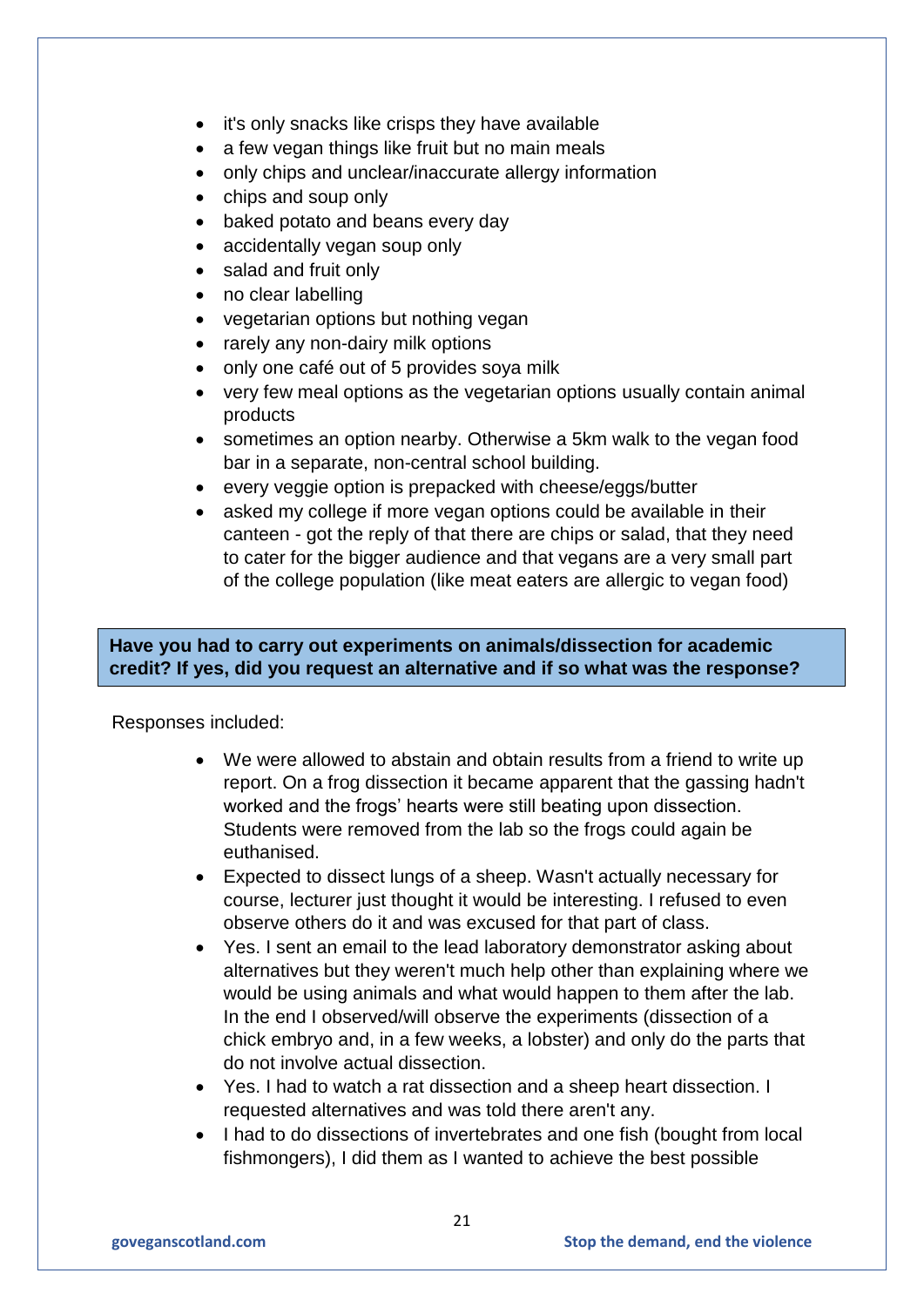marks in my degree and without completing these (which was an option) my grades would have suffered significantly.

- I had to do an experiment on water fleas. I did not request an alternative because I knew from experience my teacher would refuse.
- Yes, I was told I didn't have to participate in dissection, but I had to observe.
- I was once required to dissect a lamb's liver. I was told there were no other alternatives as it was part of the curriculum but that later on in the trimester I could partake in an alternative lab. However this was reluctantly offered.
- Not for credit but as part of the course, requested an opt out and was allowed not to take part
- Lung dissection in high school. I did not attend. They sent me to the library (where detention takes place), and carried on with the class dissection.
- Back in first year, there was a dissection of a mussel, however we worked in pairs and those running it said that if you didn't want to do it (either from being squeamish or for ethical reasons), then your partner could do it. So I just had to sit and watch/not watch. There are already many diagrams of labelled mussels out there, so don't know why they are still doing this.
- Some experiments on a lamb's liver. No alternatives
- Friends have but they were given an alternative. It was not well received as "only one" animal was used for the whole class
- My class was dissecting sheep's lungs and I asked if I could step outside and not take part. This was allowed and there was no issue.
- We were made to examine dead, frozen birds for an avian unit. We were not given an option
- Having refused to be part of dissection in my biology class I was told I would be marked down. I was also subjected to films of animal experimentation without being given notice or any choice in viewing.
- At university I was asked to carry out a dissection as well as animal experiments. I refused. No alternatives were ever offered. One lecturer told me that my veganism would have a very negative effect on my studies and my life!
- Yes, I wasn't allowed to
- I study forensic science and we had one exercise which involved studying blood pattern analysis by chucking cows' blood around a room. I spoke to my lecturer about it and she was happy for me to be as involved/not involved as I wanted. However, it wasn't graded so I'm not sure how it would have differed if it was.
- Yes, I requested not to watch or carry out the experiment and was given a textbook to copy from.
- Yes I was able to do 4 dry practicals instead of dissections but they were not prepared as we just had to google the answer and they were actually a bit passive aggressive giving us the practical guide including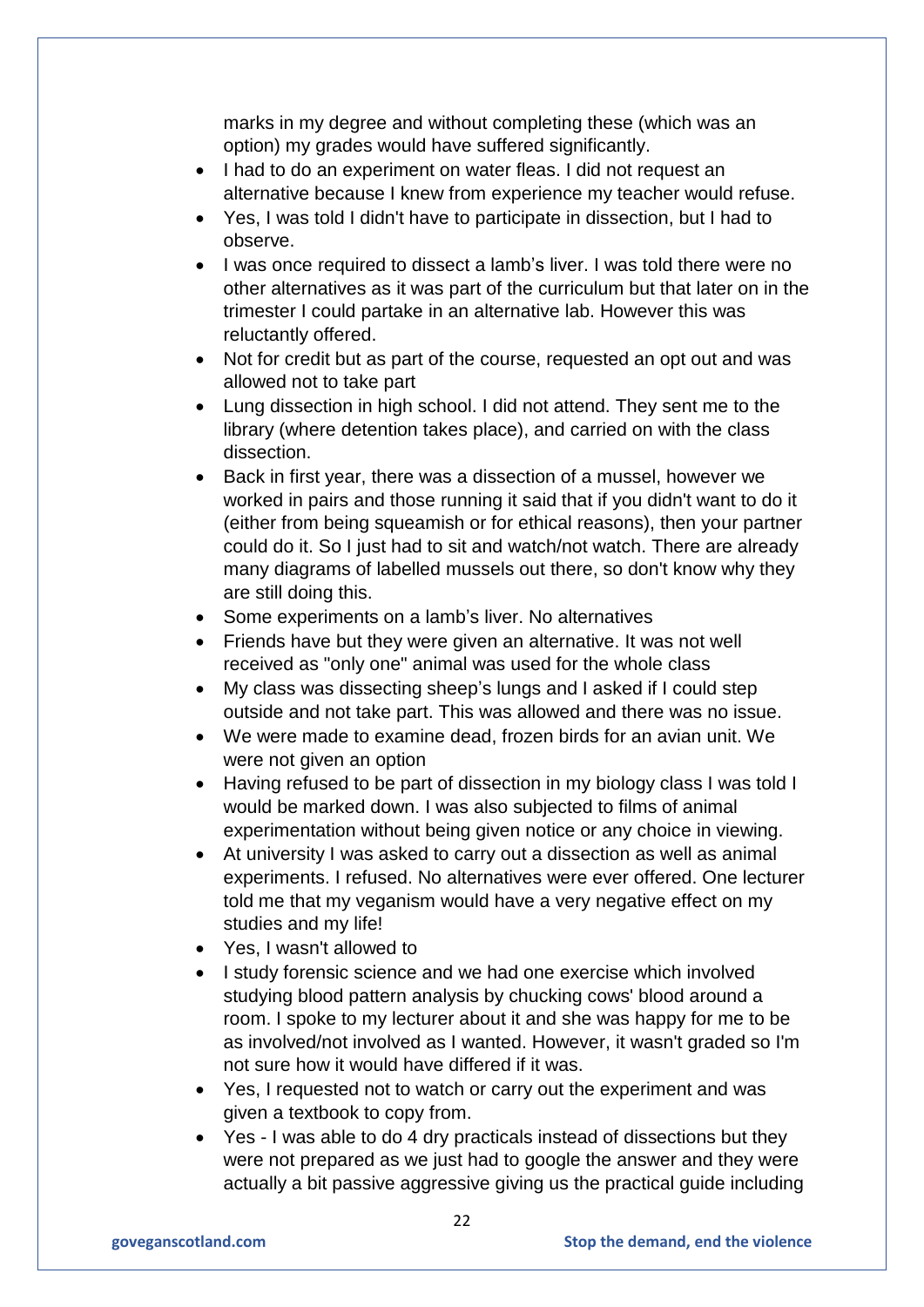a section which said *we* should feel privileged being able to dissect. I have had to do labs looking at dead animals or looking at blood/tissues though. Was no offer of doing an alternative for those.

- Yes, several in fact and I started a petition against it. I was told I had to attend but didn't have to participate - I had to watch everyone else do it though.
- At secondary school we had to watch a cow lung and heart dissection. I was allowed to sit out of the room the first time but was made to sit in the room the second time. People didn't understand and thought I was squeamish about blood.
- Dissecting sheep's lungs and chickens' wings. I got to leave the room.
- Yes. Dentistry practise on pig heads.
- a few years ago in high school woodlice were used in an experiment. I requested not to participate and it was accepted.
- We observed ciliary beating in live mussels. Was not able to be excused. Mussels were fed to starfish in aquatics research centre when experiment was finished.
- I was asked to carry out an experiment on live crickets. Measuring how far they could jump. I refused. No alternative was offered. Lecturer was fine with me missing it but said I was jeopardising my degree
- Yes (animal products in growing cell lines and used to produce antibodies in experiments) - no alternative possible

As some of the respondents pointed out, it is unclear why students are still required to carry out dissections when all of the information has already been so well documented. Any necessary learning can surely be done using video and other available information. Whether or not there is necessary learning to be obtained in this way is another question; unless a student is studying veterinary medicine or another related subject, we would have thought it totally unnecessary and even then there will be very good alternatives now that will mean it is not necessary to breed and kill animals for this purpose.

We wonder if experimentation on animals has become a feature of our school curriculum, seen as an interesting activity that students will find a pleasing change from the norm, such that we no longer critically assess the necessity, value or suitability of these activities for students in this day and age. We know animals are sentient, including land animals, fish and insects. If we are teaching our children respect for the interests and feelings of others, the unnecessary breeding and killing of living, feeling beings would appear to be in direct conflict with that.

We recommend that use is made of the information already available in order to avoid the breeding and killing of non-human animals for unnecessary experiments and procedures.

If experiments continue, we should at a minimum ensure that there is full awareness that veganism is about living according to the moral conviction that it is wrong to use and kill non-human animals unnecessarily, and that an alternative activity is expressly offered to students in recognition of this in every case.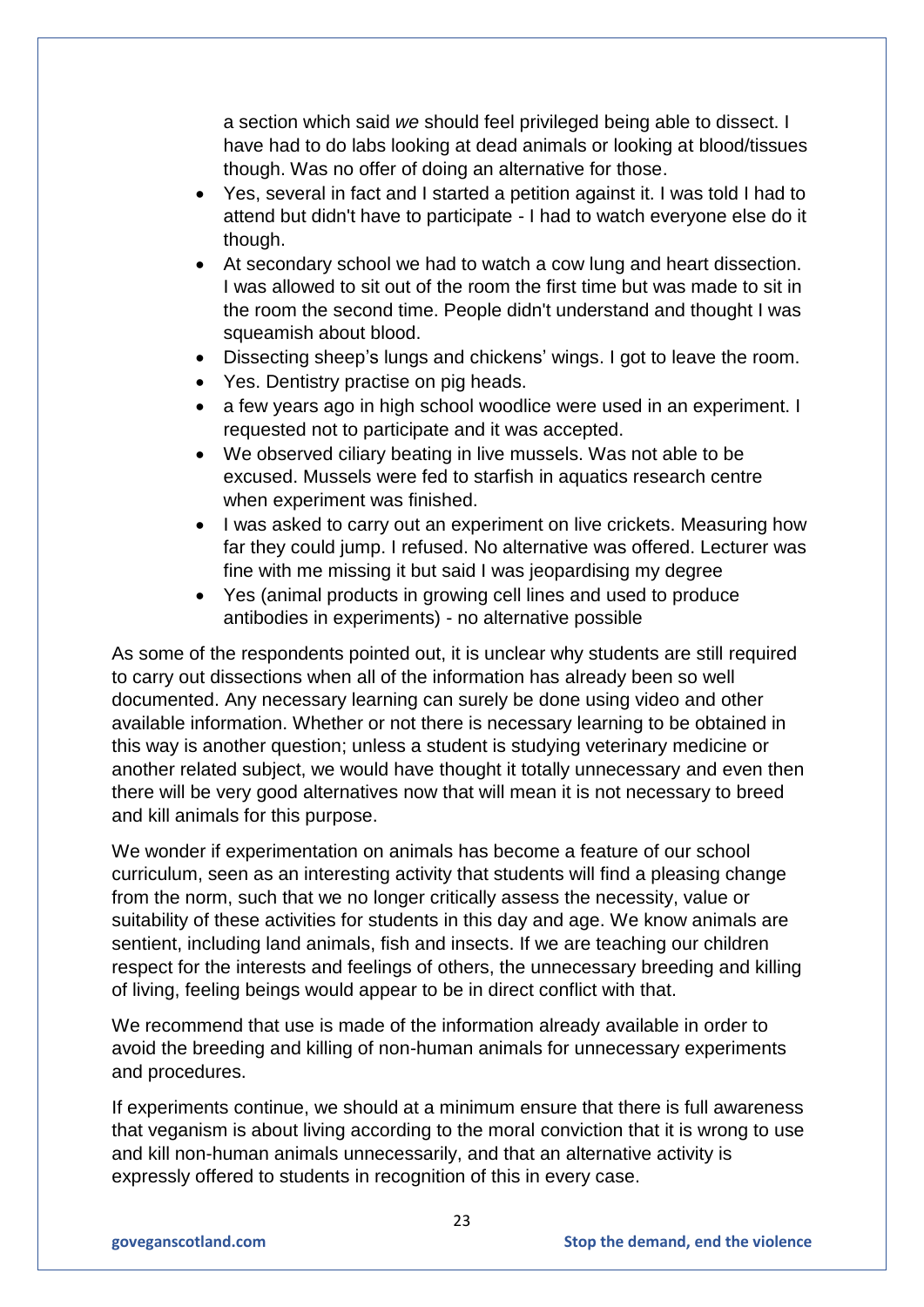**Have you had to take part in any other activities that were not compatible with your veganism, at school, college or university? If so what, did you request to be removed, and what was the response?**

Responses included:

- visiting farms
- I have been asked to cook with eggs, milk, and honey during Home Economics. I have not been given any alternatives and had to miss out on cooking. This meant I could not pick the subject next year, which I wanted to do as I enjoy cooking.
- I have been given Quorn meat to cook with although I have to cook with cheese, eggs and dairy still and also for my exam I will have to use real animal flesh which is annoying
- Yes, the response was very hostile but I did not have to take part
- Cooking demonstrations from outside agencies. Scottish Beef, Milk marketing board and a fishmonger came to show how to cook their wares, no vegan or even vegetarian demos.
- Home Economics at school had to provide my own ingredients
- yes, disdain and mocking
- Creating promotional materials for fishing + dairy companies for live briefs. Was told I could not change my project to something else.
- Yes, I did fashion and we did a full unit that involved using wool. When I requested to use alternative fabric I was met with hostility and then spent over £200 for alternative fabrics when everyone else got theirs for free. I have complained to the learner inclusion department as my department has no intention of being inclusive and said I would be expected to use leather next year.
- Lots in school my parents were able to support me as they are vegan. The school wasn't always best at listening.
- eggs used in chemistry experiments, did not take part
- Yes, university and college hadn't heard of veganism and said I had to use products to pass class e.g., shellac, hog hair brushes, etc. When I opted out I was made to feel silly for such a small thing.
- As a textile design student I do not use animal products in my work.
- In college we went to Morocco for a trip. When we were there the teachers had organised a tour around a tanning factory; they knew I was vegan and allowed me to sit out the activity.
- I have had to cook for exams and my veganism was catered to as far as possible, making substitutions for meat and dairy but I had to use eggs in one dish (I was not made to taste this one for the exam). In my current class my teacher encourages me to take part in cooking lessons by finding me vegan alternatives.
- Our ball is themed A Day at the Races so I am not attending.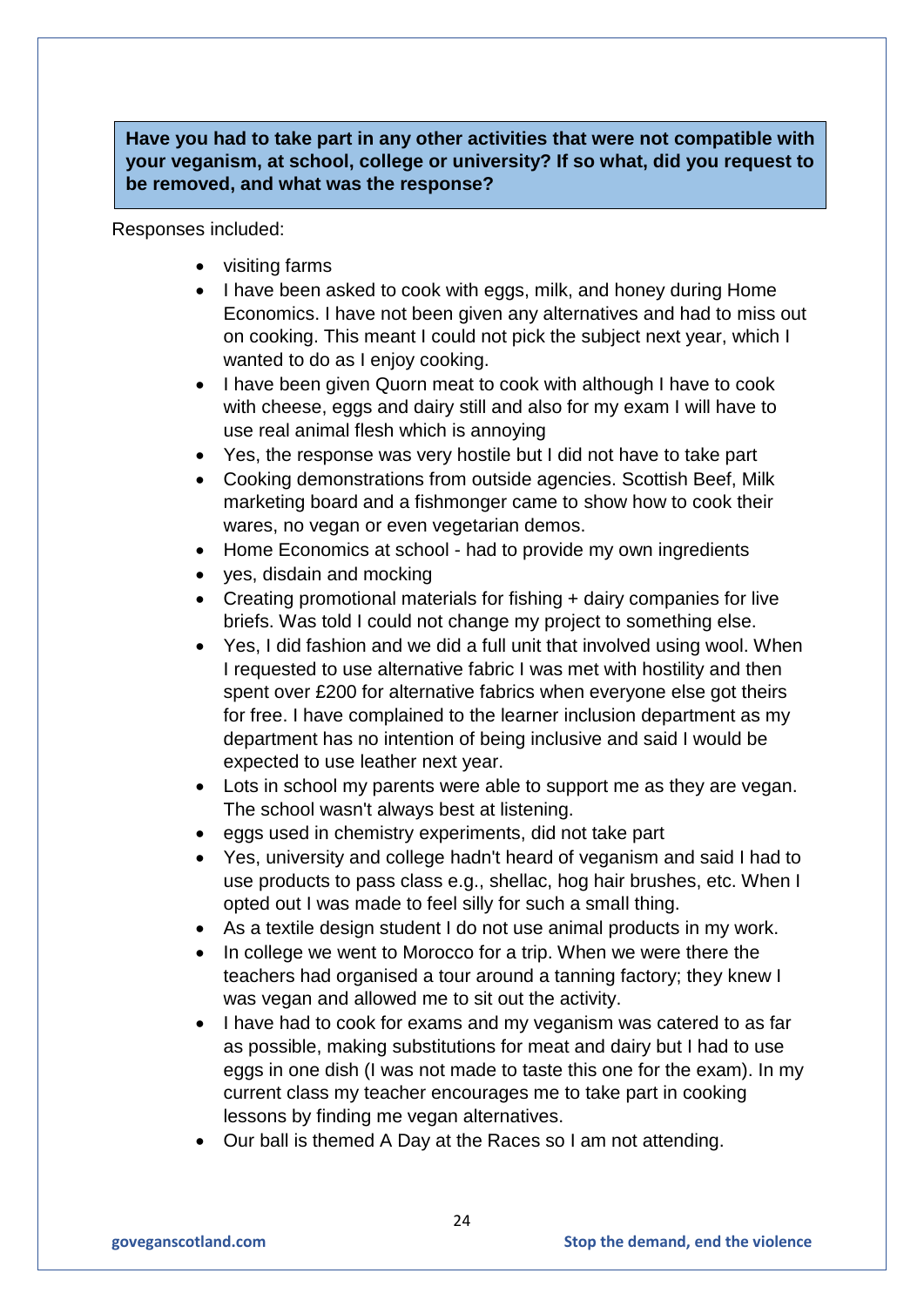- Being told during lectures that the only way to survive healthily is to eat animal products
- as a pupil at school we had to wear blazers with wool and were not allowed to not wear them
- Training to be a chef I have to deal with all meat. It's my choice and as saddening as it is, it's what I have to do now to eventually being able to open my own vegan restaurant.
- we have been on a diary and a beef farm visit this is a course requirement and there is no alternative

### *Attitudes*

- Science teacher was very anti-vegan to the point of mockery.
- I had a lecturer in college ridicule me in front of everyone because I was vegan, saying "if it has a heartbeat barbecue it" etc.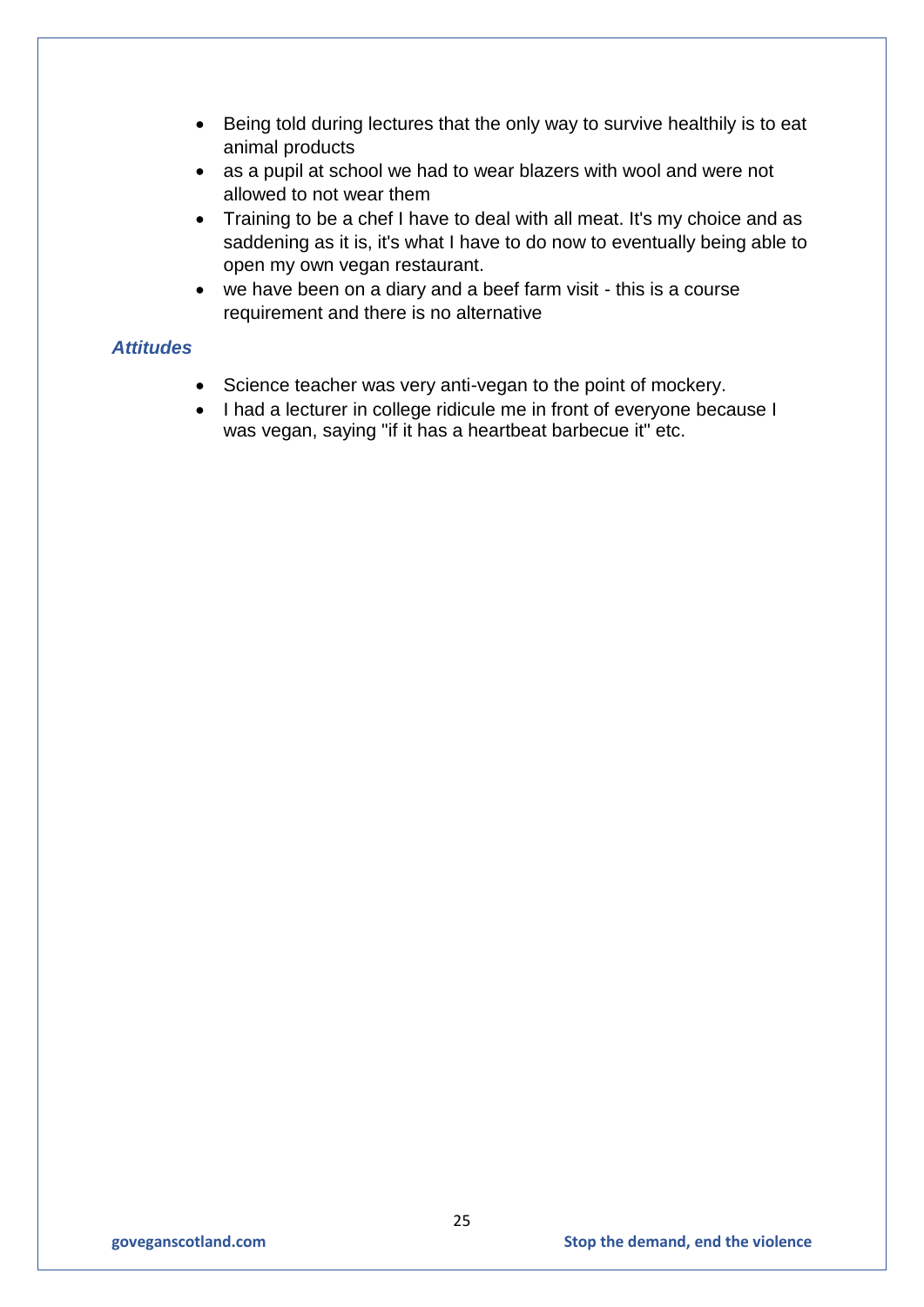# **Vegan Parents**

Out of the respondents 14.98% had children in school, college or university.

 $\overline{\mathsf{N}}$ Yes  $0\% - 10\%$ 20% 40% 50% 60% 80% 90% 100%

Q11 Do you have children in school, college or university?

They were asked if their children had "experienced any of the issues referred to in questions 7-10 above? (Food provision, animal experiments, activities involving live animals, other issues)", and the responses included:

## *Food provision*

- Yes, school is useless no options
- Yes. No vegan option on school dinner menu.
- only vegan school dinner option is dry baked potato with beans. They do not do school dinners for this reason. This means that my youngest misses out on the free school meals for p1-3 and is therefore the only child out of 7 classes who is packed lunch.
- Daughter was made to prepare a meal containing tuna. Reason given "one day you are going to have to prepare a meal for someone"
- So far just poor food provision.
- Yes lack of vegan options so eats a baked potato and salad each day as his free meal for children P1-P3 despite me contacting the caterers and sending details of vegan options.
- Food provision very poor
- Food options limited
- Food has always been an issue in her previous primary school. Plus I worry it will be worse now in secondary with possible science experiments and dissections.
- Few or no vegan options only vegetarian.
- No vegans options on standard school menu.
- Yes. Mostly food and understanding what the boys can/will eat.
- Yes, school lunches limited and basic.
- Primary school no specifically vegan options on the lunch menus. My child takes a packed lunch (when he was in p1-3 with free school meals, he was the only packed lunch child). 'treats' in class for good behaviour or at Xmas etc is always a non-vegan chocolate of Haribo,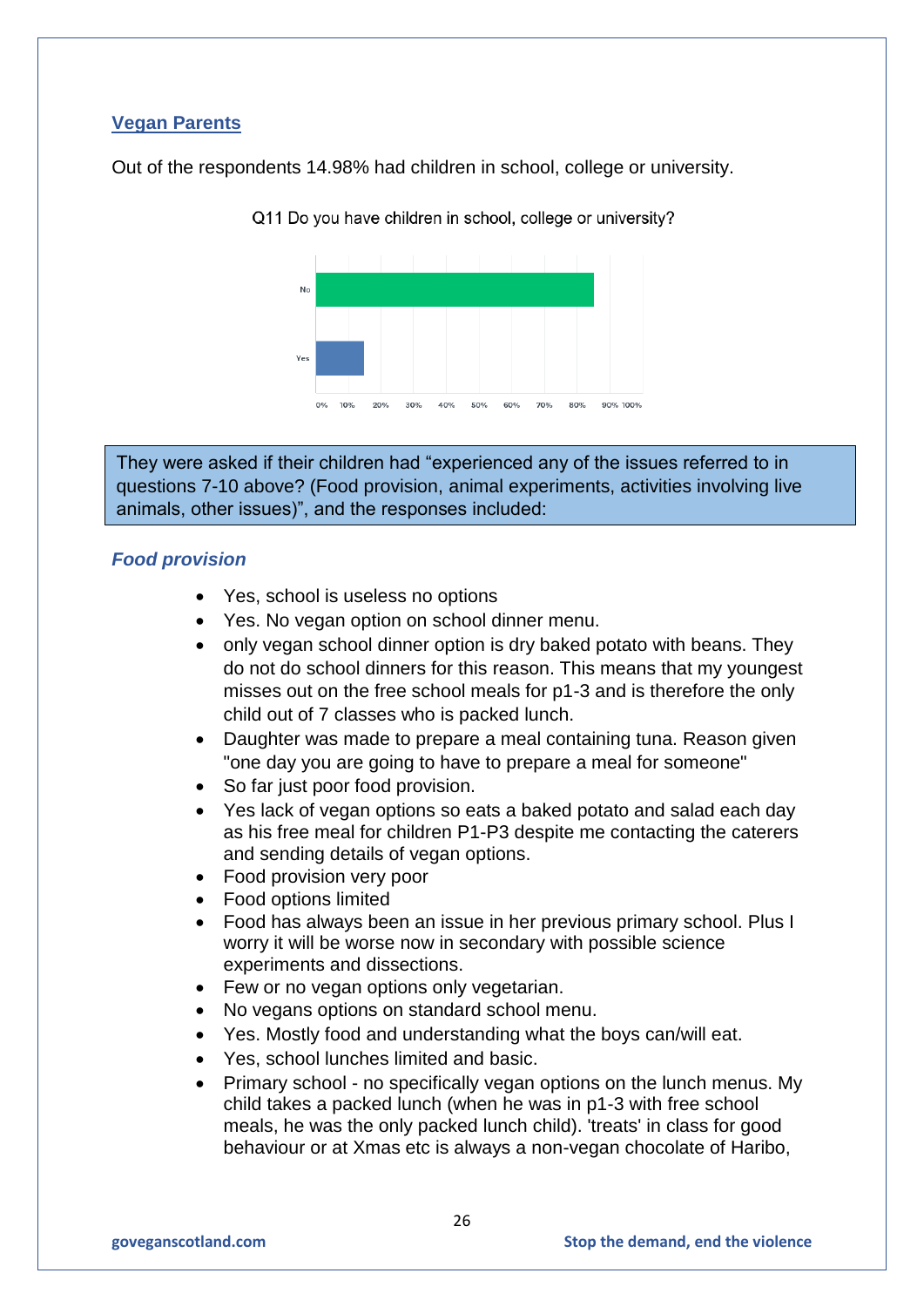so my child doesn't get, and they wouldn't allow me to provide an alternative.

- I contacted the council to ask what was vegan on the school menu. Their initial response was to say that veganism was a lifestyle choice and not a belief system so they would not provide vegan meals. I responded to that by clarifying that I wanted to know what on the existing menu was suitable for vegans - to which they responded "Soup".
- Food provision for vegans is non-existent other than bread or chips or salad.
- Our local primary has vegetarian but not vegan options. In order to obtain 'other' dietary requirements you have to prove medical need.
- There were no vegan food options available at my secondary school and the idea of it was never considered
- Overall it is the food, school did not provide any vegan options.
- At the school we've had very few issues. They've been great making vegan food in class when baking for everyone. He has packed lunches at his own request, and our youngest is also coeliac so we decided to provide our own food.
- My eldest daughter is in high school and makes vegan alternatives during her cookery lessons in Home Economics. Her class teacher has been incredibly supportive and has found alternative recipes etc for her. I bought her a book on food substitutions and she has been very interested and has used the book to help my daughter. She was also supported in primary school by her P7 teacher who supported and encouraged her choice to be vegan, again, despite not being so himself. If all teachers had this outlook it would be refreshing.

### *Activities involving using animals / speciesism*

- Eggs and hatchlings were brought into my nursery for the children to observe and handle
- The primary school my kids attended took part in hatching incubated eggs, a cruel waste of life, chicks born with no mother into chaos none survived and I was disgusted at the time and explained why to my kids, that these were living beings not toys or experiments
- When children were younger at nursery groups would bring live animals in for kids to see
- I filled out a form to exempt my children from all safari park, zoo etc visits and to exempt them from class mini zoos, living eggs projects etc after finding out the kids were hatching chicks in school (a teacher took the females home and the males were returned to be killed). Head teacher treated me like I was over reacting when I explained how upset I was that school funds were being used to invest in animal abuse such as Living Eggs. It is irresponsible to teach children that animals are disposable and their lives aren't worth respecting/protecting. I feel the head teacher mocked my beliefs. In their role they should be nonjudgemental and should be promoting equality for all families involved with the school community.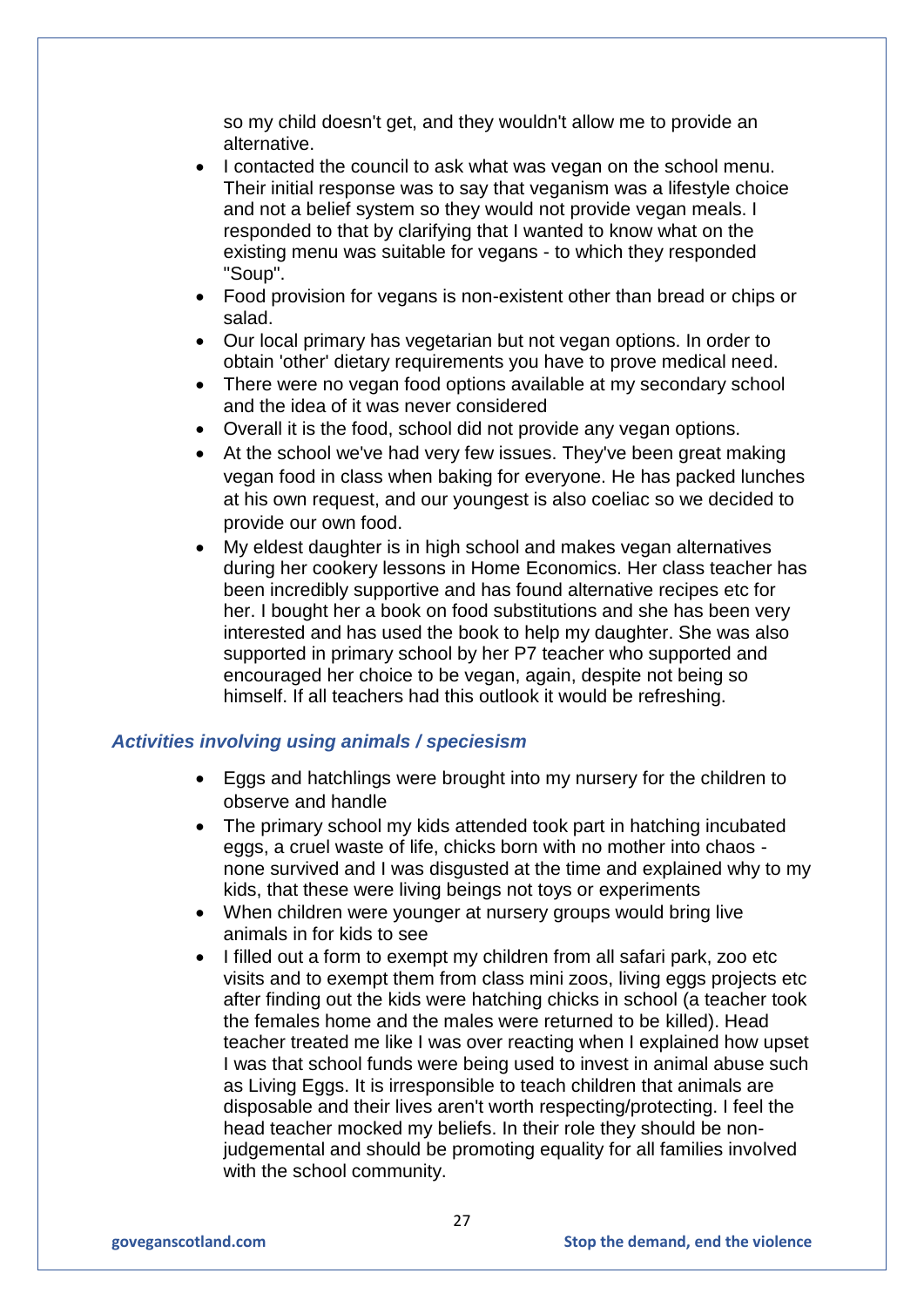- Yes, annual trips to zoo/safari park etc
- I anticipate many issues regarding snacks, school visits to zoos, use of shells and feathers in crafts and so on.
- Child had to take part in animal experiments in science
- Health week involved talks from milk groups on the benefits of cows' milk which we refused to let our boys take part in.
- School trip to a fish factory; live farm animals brought into school with no advance warning so that I could take them out/arrange other to be taken out.
- Nursery there have been live animal handling sessions (rats, snakes, Guinea pigs, centipedes etc), farm and zoo trips - my child just stays off on those days as the nursery do not understand.
- In primary school we had an issue with a trip to Sea Life Centre. I received a call from a teacher explaining that I was depriving my child of the experience of going with the rest of the class. In secondary we've only a small issue so far with Home Economics class, after a talk with the teacher a vegan food option was provided although it was very basic.
- I just said no dissection and they had to read about the dissection in a separate room. They do not do a separate cookery option for vegan though.
- Yes live animals in school, farm visits, food info with meat
- My kids did not attend the zoo trip or the city farm trips. Response "the kids would enjoy it" or lack of understanding of the ethical implications of these places.
- My daughter was asked to dress as a Spanish bullfighter for Spanish day.

## *Attitudes*

 Child's teacher has been overheard being critical of vegan children in class - "that'll explain why she's so pale".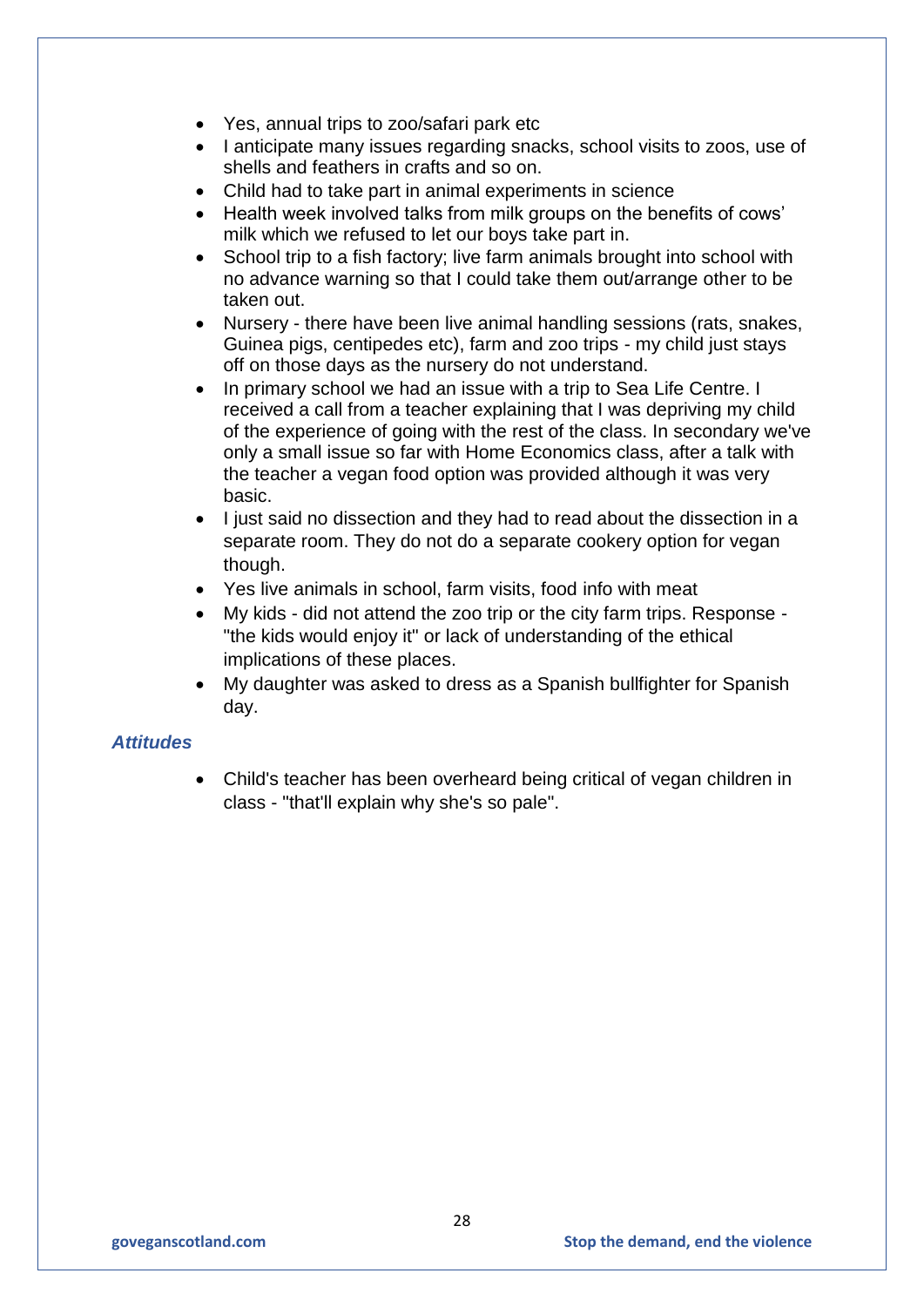# **State Employment**

**If you work for a government owned institution (school, hospital, prison etc) have you experienced any issues in relation to veganism, for example difficulty obtaining vegan alternatives for uniforms. If yes, please provide details including the place of work if possible.**

### Responses included:

- Yes they will only provide leather safety shoes that I have to have. So I have to buy my own
- Yes food selection in canteen and staff being rude regarding my lifestyle choices
- Difficulty being catered to at events so I don't really go
- My colleagues take the piss out of me frequently. But it is though genuine concern that I am deficient in B12 etc
- Vegans not catered for at weekly coffee mornings other than grapes.
- Yes, no vegan food provided when other staff were fed e.g. parent's evening.
- Finding vegan nursing shoes was pretty hard but not impossible. I wear black trainers at the hospital.
- We are provided with hand sanitiser which isn't cruelty free so I buy my own.
- I work in a school and there are no vegan food options, not even the soup.
- Work In a College food terrible, bring my own.
- Yes. Boots and gloves
- Work for NHS catered meetings/events almost never have adequate vegan options, and options in the staff canteen are limited
- Most hospitals provide limited food options, although there's usually soup that's suitable. Nothing is ever labelled vegan.
- I work in a high school. No vegan options in the school canteen not even soup.
- Yes, sadly the kitchens Boss had no idea what veganism was.
- Yes, I work for Scottish Ambulance Service, there's no vegan/vegetarian alternatives for working boots
- Yes. My company failed to provide non leather safety boots
- Only in terms of the rare times when catering is provided at training events. Rarely vegan options.
- I work for the City of Edinburgh Council. Vegan options in my particular building are improving, but lunches on training (often external) can be totally variable, from excellent, to a few lettuce leaves, to...non-existent.
- I'm in the military. Vegan diet is almost impossible to adhere to when deployed
- I work in Hairmyres Hospital where they provide a vegetarian option for patients and staff but no vegan option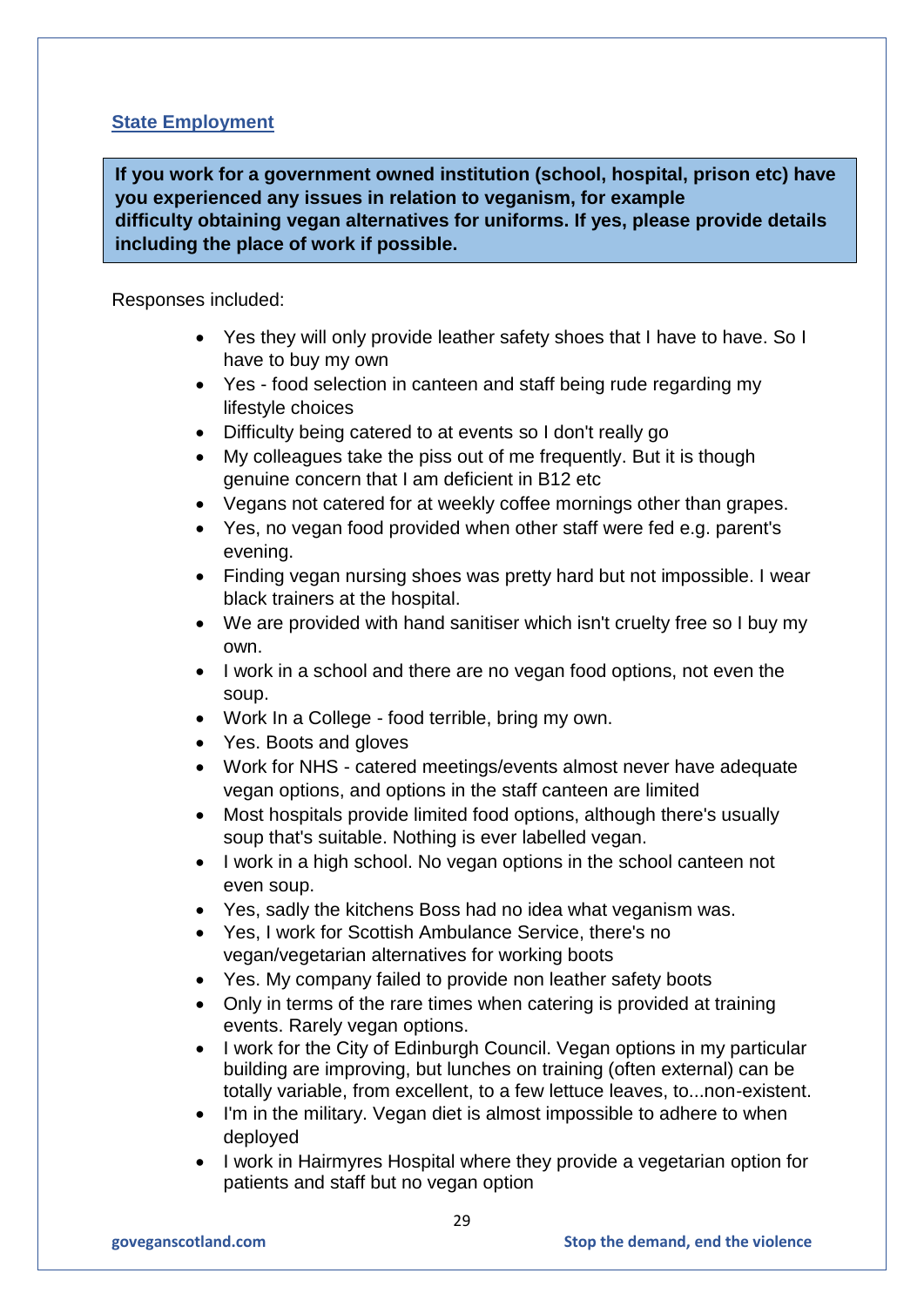- I work in the City of Edinburgh Council. They do not provide and vegan food in the canteens
- I work for the Police and we have a vegetarian but not vegan option on the canteen menu everyday
- No vegan food at all where I work. I gave up, I bring my own food
- The only vegan options in the staff canteen are raw vegetables for salad and fruit. (Forestry Commission)
- Yes Leather boots as work issue, no alternative
- Yes. SNBTS insisted on uniform but unwilling to provide non leather footwear.
- Working in a school they had very limited vegan options baked potato and beans or sometimes vegetable soup
- I was asked as a registered nurse to get vaccinations prior to seeing patients for research questioning. I refused as they have animal products (egg / pig) in them (and have been tested on animals). I was allowed to continue without them.
- Offered flu jabs each year. Refusal accepted.
- On NHS training days I specify in advance I am vegan but they usually do not cater for me. I usually take my own food although my office has paid for training and lunch.
- NHS...afraid canteens don't cater for vegans and staff do not understand vegan...they direct me to gluten free
- Very little choice in hospital for staff for healthy vegan meals
- I attend NHS run courses (administration of medication, first aid, moving and handling etc.) and have been told they cannot provide vegan options for lunch.
- When I worked for the NHS I was verbally harassed by a colleague for being vegan
- Events and training often has no vegan option for food and dairy free milk for tea/coffee. A minor issue but still.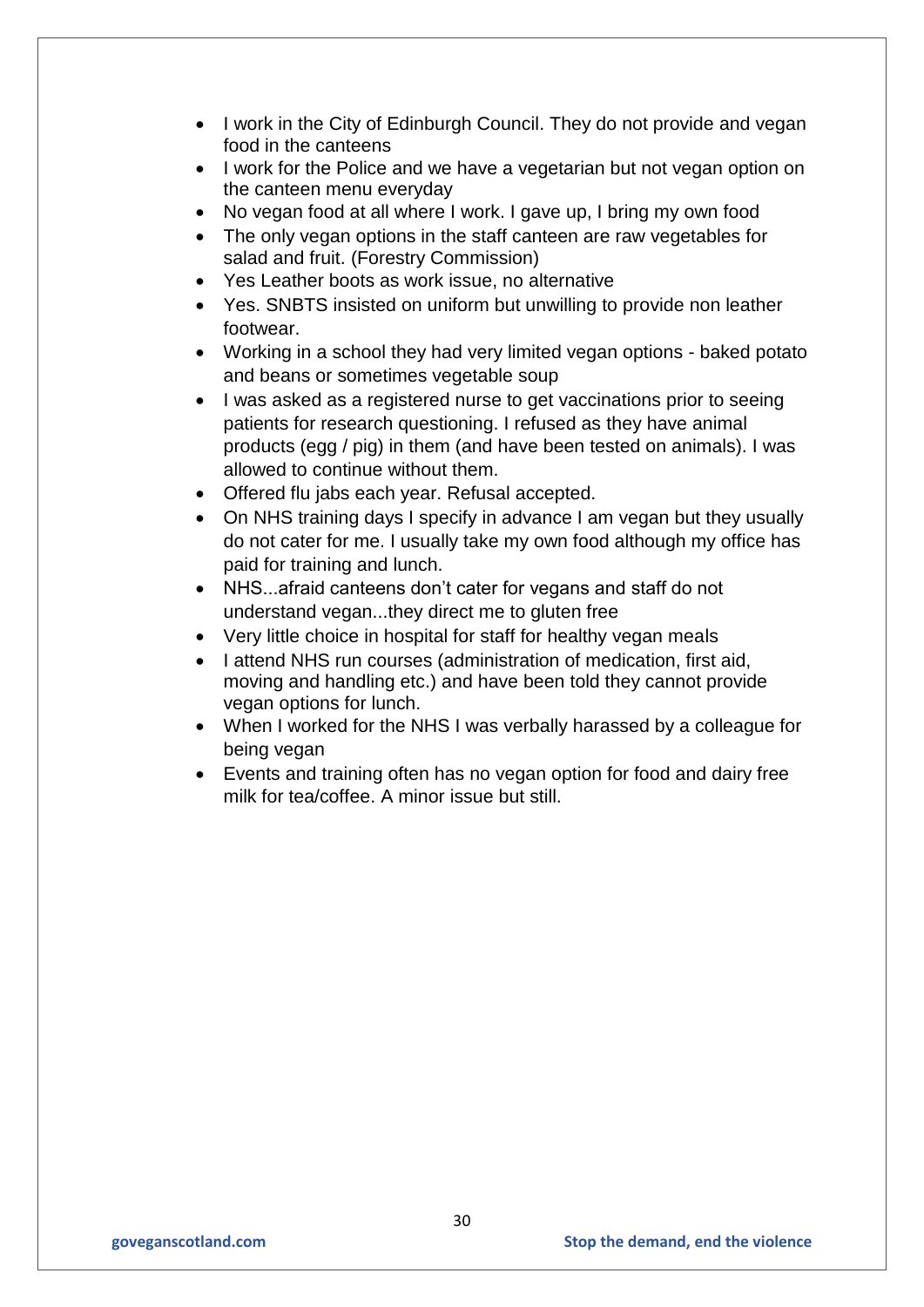# **Prison**

**Have you spent time in prison or a similar institution as a vegan and, if yes, did they provide you with vegan food? Please provide as much detail as possible, including the name of the prison, if possible.**

- Yes, HMP Cornton Vale, very few vegan options
- No but my sister has and said the vegan option was "salad" if you could call it that
- Spent a night in police custody at Motherwell police station (was released the following day and never convicted of any offence). There were no vegan options and police at the station scoffed and laughed when breakfast was served to others in cells and I requested a vegan option when offered food (at this point I believed I may be held for the full weekend). I was repeatedly offered a bacon roll by laughing officers and referred to as "the vegan" in childish, mocking tones by officers outside my cell and others over the cell intercom. Fortunately I got out later that day as I hadn't had anything to eat or drink for almost 24 hours.
- Police custody (so just police cells, not actual prison). They had one meal - chilli I think it was - which was apparently the one meal "free of everything" eg vegan, gluten free, soy free, nut free etc. This was Dundee police station. I didn't try the food myself but my partner did and he enjoyed it. They delivered it to him sealed which is what they are meant to do. However, friends of mine had police complain about "f\*ing vegans", giving them unsealed food packets, trying to give them tuna sandwiches etc.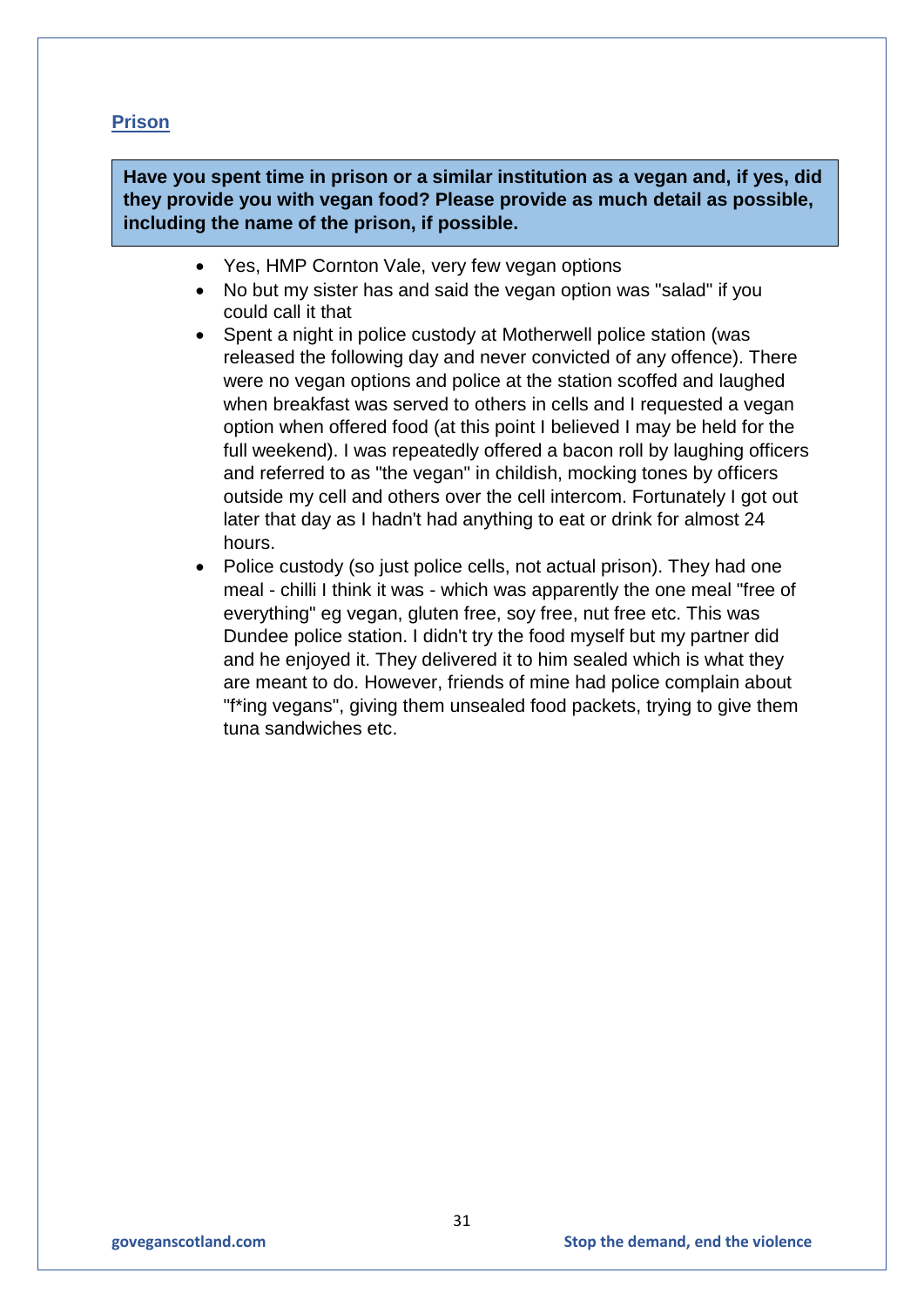## **Any other issues**

**Have you experienced any other issues related to your veganism in state institutions (hospitals / NHS, schools, prisons, DWP benefits, social services etc.)? If yes please provide details.**

- Yes DWP expect vegans to work in areas such as food prep, butcher shop etc. because only religious requirements respected.
- Yes, being told that providing healthy, vegan food was low priority
- There was hostility toward me in the council job I was in 2 years ago and this was one of the reasons
- A social worker was referred to deal with me as I was temporarily homeless during pregnancy. She and my health visitor were talking between themselves about the fact my son was vegan as though it was cause for concern.
- When unemployed some years ago, refused to take work in any animal industry but ended up in an abattoir office.
- Jury Duty was terrible for vegans! I had to eat a baked potato with beans every single day I was there as it was the only vegan thing on the menu.
- In a court building. Cafes only vegan option has been crisps.

### **Please provide any other comments here.**

- I wish that there was a better understanding of why we are vegan and better choices within society for us especially when it comes to medication
- Main personal experience has been a lack of knowledge re what veganism is
- Hospitals are improving with vegan options but I have still never seen soya milk or any non-dairy milk offered in any hospital. It's disappointing.
- I make no secret of being vegan, but this is not regarded as relevant with regard to my health. Medical examinations will always ask about smoking and alcohol while ignoring the massive health risks of dairy, egg, flesh consumption, whether 'red', 'white' or processed. This is hugely frustrating.
- I live in a semi-rural area and my local co-op has a very poor selection of not only shelf products but fresh vegetables. I have contacted head office to advise them. I have a lung condition and can't travel too far.
- Vegan must be toughest for the homeless. All the cheapest food is meat/dairy. People can say that veg is cheap, but homeless can't wash or prep veg. So the only option for them is Greggs etc
- Annoyingly my main problem is when on the rare occasion I'm sent on training I always state that I'm a vegan and only once has this information resulted in getting suitable food. Tea and coffee facilities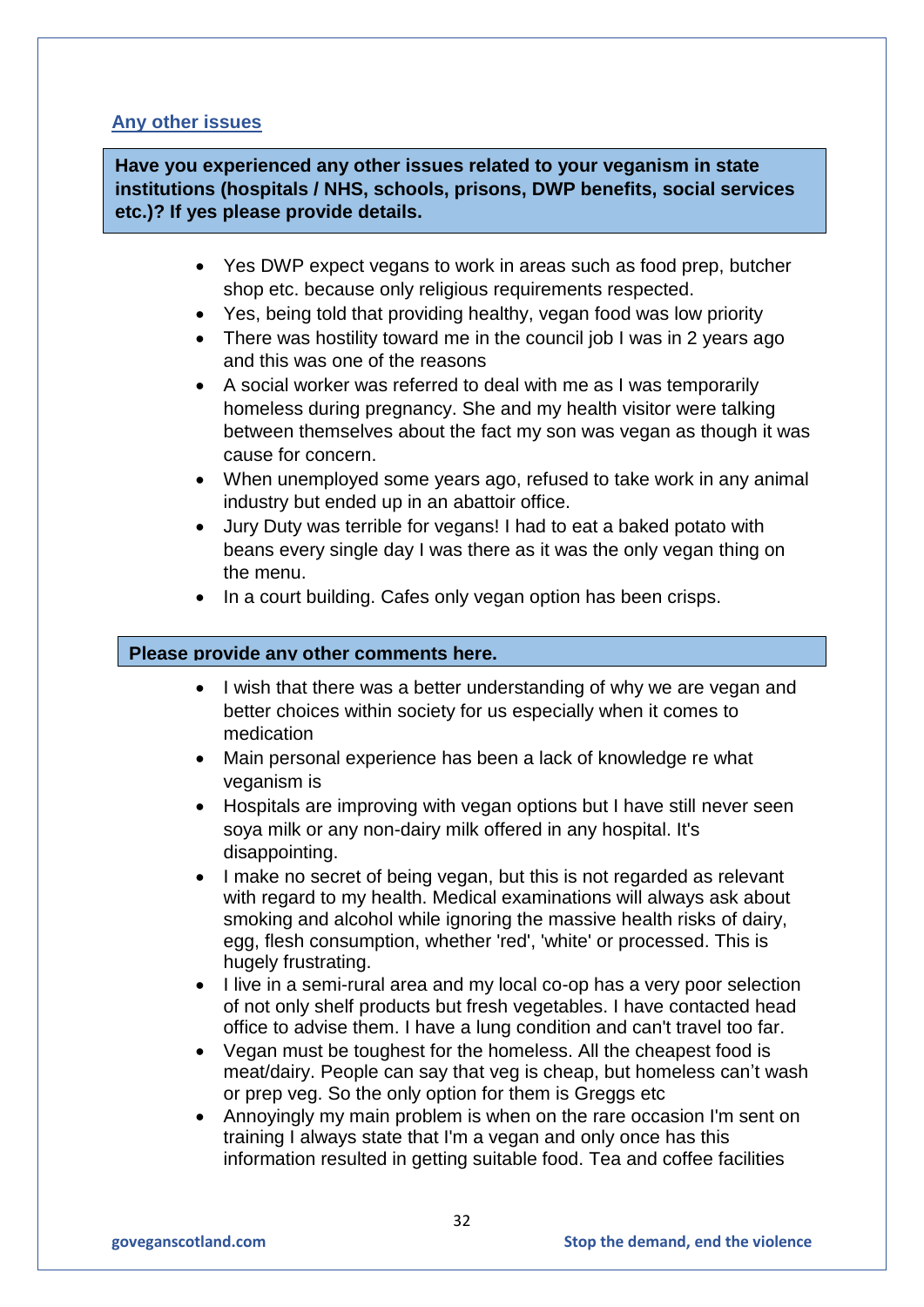never provide soya. I'm really worried about my next visit to the dentist. Knowing what torture my treatment will have caused.

- These days it's unacceptable for police, health care staff, teachers etc to speak disrespectfully or mockingly towards individuals due to their religious beliefs. This is taken very seriously. This needs to include veganism. Veganism may not be a religion but it is a moral belief we have the right to be treated fairly and not persecuted for this. Vegetarians are catered for in schools, prisons, hospitals, work canteens and vegans should be too.
- I find it extremely difficult to get health providers to understand. They assume my diet is lacking in nutrients therefore my health is suffering. Especially protein!
- At work training events, I have often been provided with a vegetarian meal (cheese-based). There seems to be a general lack of understanding about veganism outside vegan-friendly circles.
- Hospitals are a joke serving fried processed foods that got the patients in there in the first place. Schools should educate pupils. Doctors don't spend enough time studying nutrition. My doctor even told me "don't be vegan, you need meat to be healthy" absolute joke.
- There's a lack of vegan baby formula (have been informed soy baby formula contains animal products) and a lack of breastfeeding support left me confused as a new vegan and first time mother
- Vegan foods are very difficult to find in the Galashiels area also the stigma of being vegan can make living with my choices difficult.
- In both university and hospitals, food options have been very limited and never labelled. They often provide 'healthy' alternatives as an option, but as we know animal products are far from healthy.
- I hope that you can work towards making soya milk and vegan options more available in these institutions as traveling with your own plant milk / vegan options are very difficult, especially in warmer times of the year. It also fits with WHO health guidelines to prevent long term / terminal health conditions.
- So far my experience being a vegan has been fairly straight forward apart from my dilemmas with medication. If I didn't have my animal based medication just now I wouldn't be alive so very conflicted.
- The benefits of being vegan need to be recognised by Drs, medical staff dieticians and nutritionists so that they can instruct patients and do preventative health care. It's the same as how smoking was regarded. If Drs eat meat they are less likely to tell patients not to
- Would like to see vegan options in child's school canteen, currently none so packed lunch it is.
- People are generally ignorant of veganism, what it is and the many benefits. Some people are not very nice about it and there is discrimination. I am cautious about telling people I am vegan. Luckily due to social media, the recent availabilty of vegan magazines and last year's big vegan survey I know there is a lot of vegan activity out there. It is now much easier to get vegan food and drinks when out and